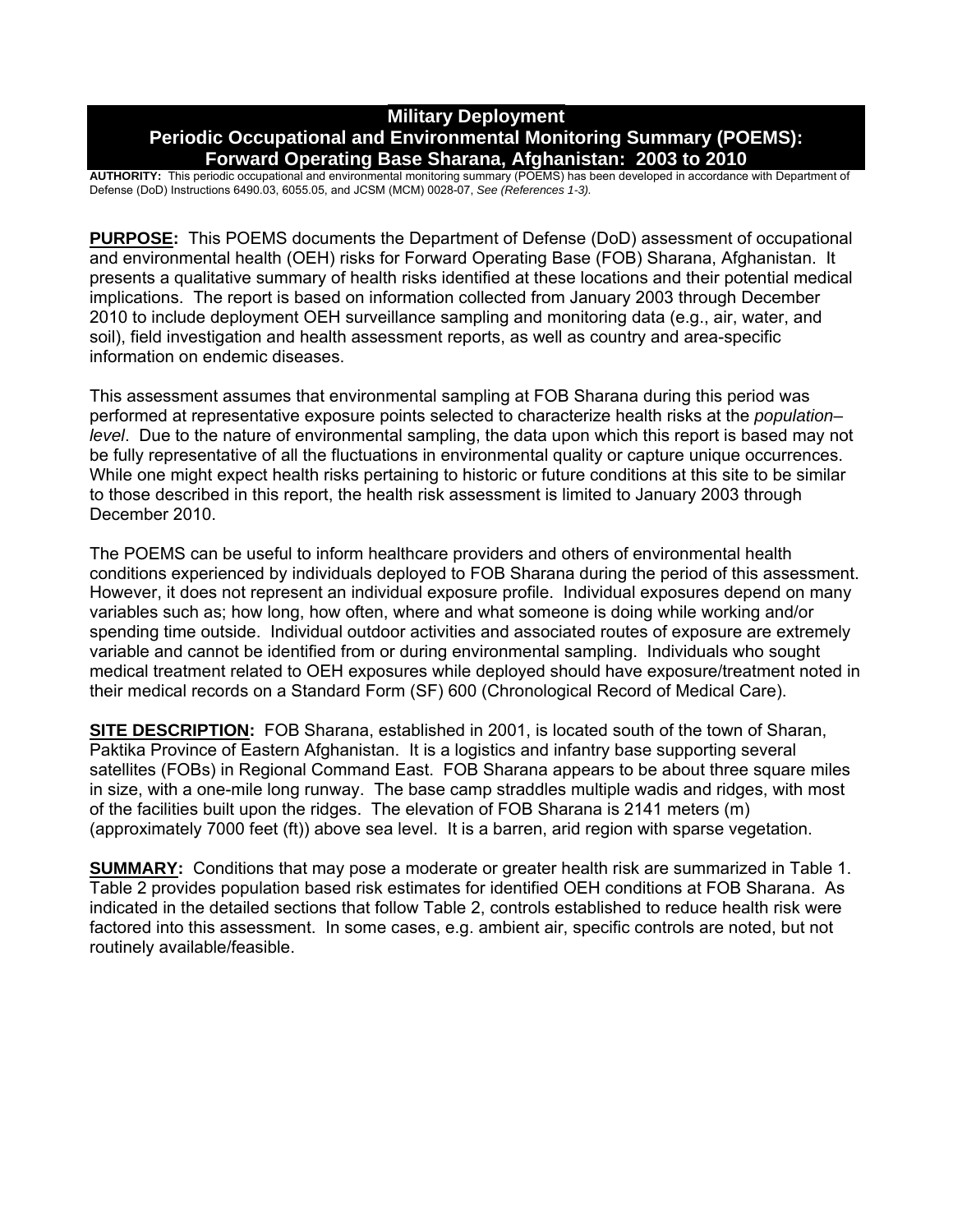### **POEMS Table 1: Summary of Occupational and Environmental Conditions with MODERATE or Greater Health Risk**

*Short-term health risks & medical implications:* 

The following may be associated with potential acute health effects in some personnel during deployment at FOB Sharana:

Inhalable coarse particulate matter less than 10 micrometers in diameter (PM10); food/waterborne diseases (e.g., gastroenteritis /food poisoning, bacterial diarrhea, Hepatitis A, Typhoid fever, Brucellosis, diarrhea-cholera, diarrheaprotozoal, Hepatitis E); other endemic diseases (malaria, cutaneous leishmaniasis, Crimean-Congo hemorrhagic fever, Sandfly fever, Leptospirosis, Tuberculosis (TB), Rabies, Anthrax, Q fever); heat stress; continuous noise; waste sites/waste disposal concerns; and burn pits. For food/waterborne diseases (e.g., gastroenteritis /food poisoning, bacterial diarrhea, Hepatitis A, Typhoid fever, Brucellosis, diarrhea-cholera, diarrhea-protozoal, Hepatitis E), if ingesting food and water off post, the health effects could have temporarily incapacitate personnel (diarrhea) or result in prolonged illness (Hepatitis A, Typhoid fever, Hepatitis E, and Brucellosis). Risks from food/waterborne diseases may have been reduced with preventive medicine controls and mitigation, which includes Hepatitis A and Typhoid fever vaccinations, and only drinking from approved water sources in accordance with standing CENTCOM policy. For other vector-borne endemic diseases (malaria, cutaneous leishmaniasis, Crimean-Congo hemorrhagic fever, Sandfly fever), these diseases may constitute a significant risk due to exposure to biting vectors; risk is reduced to low by proper wear of treated uniform, application of repellent to exposed skin and bed net, and appropriate chemoprophylaxis. For water-contact diseases (Leptospirosis), activities involving extensive contact with surface water increase risk. For respiratory diseases (Tuberculosis (TB)), personnel in close-quarter conditions could have been at risk for person-to-person spread. Animal contact diseases (Rabies, Anthrax, Q fever), pose year-round risk. For heat stress, risk can be greater for susceptible persons including those older than 45, of low fitness level, unacclimatized personnel, or individuals with underlying medical conditions. Risks from heat stress may have been reduced with preventive medicine controls, proper work-rest cycles, and mitigation. For continuous noise, risk is to personnel working near major noise sources; risk is reduced to personnel working near major noise sources by consistently wearing proper hearing protection. Health risks due to solid waste disposal and/or storage deficiencies may have been avoided or reduced with appropriate sanitation and waste management practices.

Air quality: For inhalational exposure to high levels of dust and PM10, such as during high winds or dust storms, exposures may result in mild to more serious short-term health effects (e.g., eye, nose or throat and lung irritation) in some personnel while at this site, and certain subgroups of the deployed forces (e.g., those with pre-existing asthma/respiratory and cardiopulmonary conditions) are at greatest risk of developing notable health effects. Likewise, for burn pits, exposures to high levels of PM10 in the smoke may also result in mild to more serious short-term health effects (e.g., eye, nose or throat and lung irritation) in some personnel and certain subgroups while at this site. Although most effects from exposure to PM10 and to burn pit smoke should have resolved post-deployment, providers should be prepared to consider the relationship between deployment exposures and current complaints. Some individuals may have sought treatment for acute respiratory irritation during their time at FOB Sharana, Afghanistan. Personnel who reported with symptoms or required treatment while at this site should have exposure/treatment noted in medical record on a Standard Form (SF) 600 (Chronological Record of Medical Care).

#### *Long-term health risks & medical implications:*

The following may be associated with potential chronic health effects in some personnel during deployment at FOB Sharana:

The hazards associated with potential long-term health effects at FOB Sharana, Afghanistan, include inhalable particulate matter less than 2.5 micrometers in diameter (PM2.5) and continuous noise. For continuous noise, risk is to personnel working near major noise sources; long-term risk is reduced to personnel working near major noise sources by consistently wearing proper hearing protection.

Air Quality: It is considered possible that some otherwise healthy personnel who were exposed for a long-term period to particulate matter less than 2.5 micrometers in diameter (PM2.5) could develop certain health conditions (e.g., reduced lung function, cardiopulmonary disease). Personnel with a history of asthma or cardiopulmonary disease could potentially be more likely to develop such chronic health conditions. While the PM exposures are documented and archived, at this time there are no specific recommended, post-deployment medical surveillance evaluations or treatments. Providers should still consider overall individual health status (e.g., any underlying conditions/susceptibilities) and any potential unique individual exposures (such as burn pits, or occupational or specific personal dosimeter data) when assessing individual concerns. Certain individuals may need to be followed/evaluated for specific occupational exposures/injuries (e.g., annual audiograms as part of the medical surveillance for those enrolled in the Hearing Conservation Program; and personnel covered by Respiratory Protection Program and/or Hazardous Waste/Emergency Responders Medical Surveillance).

> Page 2 of 26 Reviewed by CENTCOM SG (18 Oct 2011) Final Approval Date (07 Dec 2011)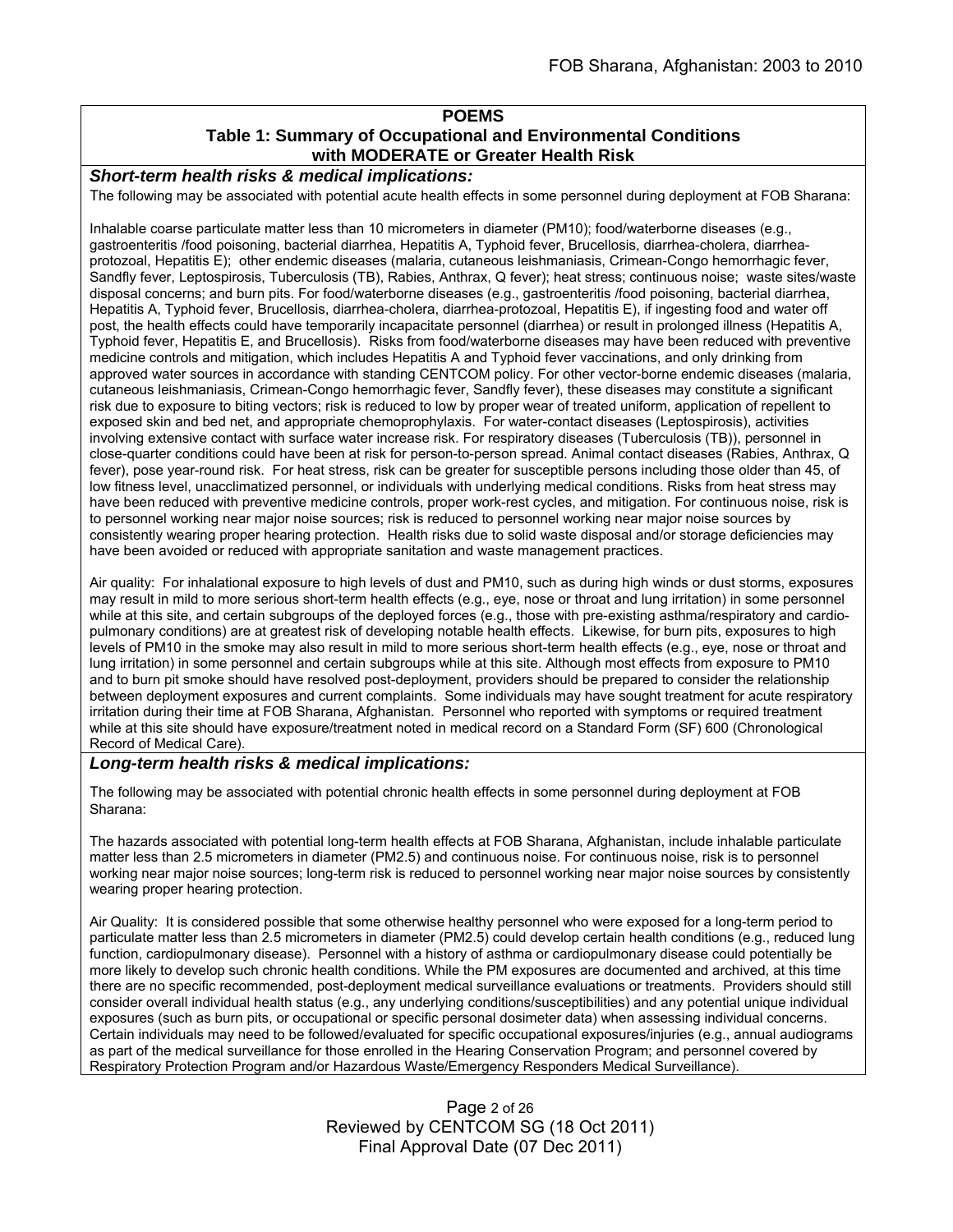| Source of<br><b>Identified</b><br>Health Risk <sup>3</sup>                                | <b>Unmitigated Health Risk</b><br>Estimate <sup>4</sup>                                                                                                                                                                                                                                                                                                                                                                                                         | <b>Control Measures</b><br>Implemented                                                                                                                 | <b>Residual Health Risk Estimate<sup>4</sup></b>                                                                                                                                                                                                                                                                                                                                 |
|-------------------------------------------------------------------------------------------|-----------------------------------------------------------------------------------------------------------------------------------------------------------------------------------------------------------------------------------------------------------------------------------------------------------------------------------------------------------------------------------------------------------------------------------------------------------------|--------------------------------------------------------------------------------------------------------------------------------------------------------|----------------------------------------------------------------------------------------------------------------------------------------------------------------------------------------------------------------------------------------------------------------------------------------------------------------------------------------------------------------------------------|
| <b>AIR</b>                                                                                |                                                                                                                                                                                                                                                                                                                                                                                                                                                                 |                                                                                                                                                        |                                                                                                                                                                                                                                                                                                                                                                                  |
| Particulate<br>matter less than<br>10 micrometers<br>in diameter<br>$(PM_{10})$           | Short-term: Low to High, Daily levels<br>varied; acute health effects (e.g.,<br>upper respiratory tract irritation) more<br>pronounced during peak days. More<br>serious effects were possible in<br>susceptible persons (e.g., those with<br>asthma/existing respiratory diseases).                                                                                                                                                                            | Limiting strenuous<br>physical activities when<br>air quality is especially<br>poor; and actions such<br>as closing tent flaps,<br>windows, and doors. | Short-term: Low to None, Daily levels<br>vary acute health effects (e.g., upper<br>respiratory tract irritation) more<br>pronounced during peak days. More<br>serious effects are possible in<br>susceptible persons (e.g., those with<br>asthma/existing respiratory diseases).                                                                                                 |
|                                                                                           | Long-term: No health guidelines                                                                                                                                                                                                                                                                                                                                                                                                                                 |                                                                                                                                                        | Long-term: No health guidelines                                                                                                                                                                                                                                                                                                                                                  |
| Particulate<br>matter less than<br>2.5 micrometers<br>in diameter<br>(PM <sub>2.5</sub> ) | Short-term: Low, A majority of the<br>time mild acute (short term) health<br>effects are anticipated; certain peak<br>levels may produce mild eye, nose, or<br>throat irritation in some personnel and<br>pre-existing health conditions (e.g.,<br>asthma, or cardiopulmonary<br>diseases) may be exacerbated.<br>Long-term: Moderate, A small<br>percentage of persons may be at<br>increased risk for developing chronic                                      | Limiting strenuous<br>physical activities when<br>air quality is especially<br>poor; and action such<br>as closing tent flaps,<br>windows, and doors.  | Short-term: Low, A majority of the<br>time mild acute (short term) health<br>effects are anticipated; certain peak<br>levels may produce mild eye, nose, or<br>throat irritation in some personnel and<br>pre-existing health conditions (e.g.,<br>asthma, or cardiopulmonary diseases)<br>may be exacerbated.<br>Long-term: Data quantity insufficient to<br>characterize risk. |
|                                                                                           | conditions (particularly those more<br>susceptible to acute effects (e.g.,<br>those with asthma/existing respiratory<br>diseases).                                                                                                                                                                                                                                                                                                                              |                                                                                                                                                        |                                                                                                                                                                                                                                                                                                                                                                                  |
| <b>Military</b><br><b>Unique</b>                                                          |                                                                                                                                                                                                                                                                                                                                                                                                                                                                 |                                                                                                                                                        |                                                                                                                                                                                                                                                                                                                                                                                  |
| Non-ionizing                                                                              | Short-term: Low                                                                                                                                                                                                                                                                                                                                                                                                                                                 |                                                                                                                                                        | Short-term: Low to none                                                                                                                                                                                                                                                                                                                                                          |
| Radiation                                                                                 | Long-term: Low                                                                                                                                                                                                                                                                                                                                                                                                                                                  |                                                                                                                                                        | Long-term: Low to none                                                                                                                                                                                                                                                                                                                                                           |
| <b>ENDEMIC</b><br><b>DISEASE</b>                                                          |                                                                                                                                                                                                                                                                                                                                                                                                                                                                 |                                                                                                                                                        |                                                                                                                                                                                                                                                                                                                                                                                  |
| Food<br>borne/Waterborne<br>(e.g., diarrhea-<br>bacteriological)                          | Short-term: High, (Bacterial diarrhea,<br>Hepatitis A, Typhoid fever) to<br>Moderate (FOB Sharana<br>Gastroenteritis/Food Poisoning,<br>Diarrhea-cholera, Diarrhea-protozoal,<br>Brucellosis, Hepatitis E). If ingesting<br>local food/water, the health effects<br>can temporarily incapacitate<br>personnel (diarrhea) or result in<br>prolonged illness (Hepatitis A,<br>Typhoid fever, Brucellosis, Hepatitis<br>E).<br>Long-term: Not an identified source | Preventive measures<br>include Hepatitis A and<br>Typhoid fever vaccination<br>and consumption of food<br>and water only from<br>approved sources.     | Short-term: Low to none<br>Long-term: No data available                                                                                                                                                                                                                                                                                                                          |
|                                                                                           | of health risk.                                                                                                                                                                                                                                                                                                                                                                                                                                                 |                                                                                                                                                        |                                                                                                                                                                                                                                                                                                                                                                                  |
| Arthropod Vector<br><b>Borne</b>                                                          | Short-term: High (Malaria), Moderate,<br>(Leishmaniasis-cutaneous, Crimean-<br>Congo hemorrhagic fever, Typhus-<br>miteborne, Sandfly fever) to Low                                                                                                                                                                                                                                                                                                             | Preventive measures<br>include proper wear of<br>treated uniform,<br>application of repellent to                                                       | Short-term: Low                                                                                                                                                                                                                                                                                                                                                                  |

| Table 2. Population-Based Health Risk Estimates – FOB Sharana, Afghanistan $^{\text{1, 2}}$ |  |  |  |
|---------------------------------------------------------------------------------------------|--|--|--|
|---------------------------------------------------------------------------------------------|--|--|--|

Page 3 of 26 Reviewed by CENTCOM SG (18 Oct 2011) Final Approval Date (07 Dec 2011)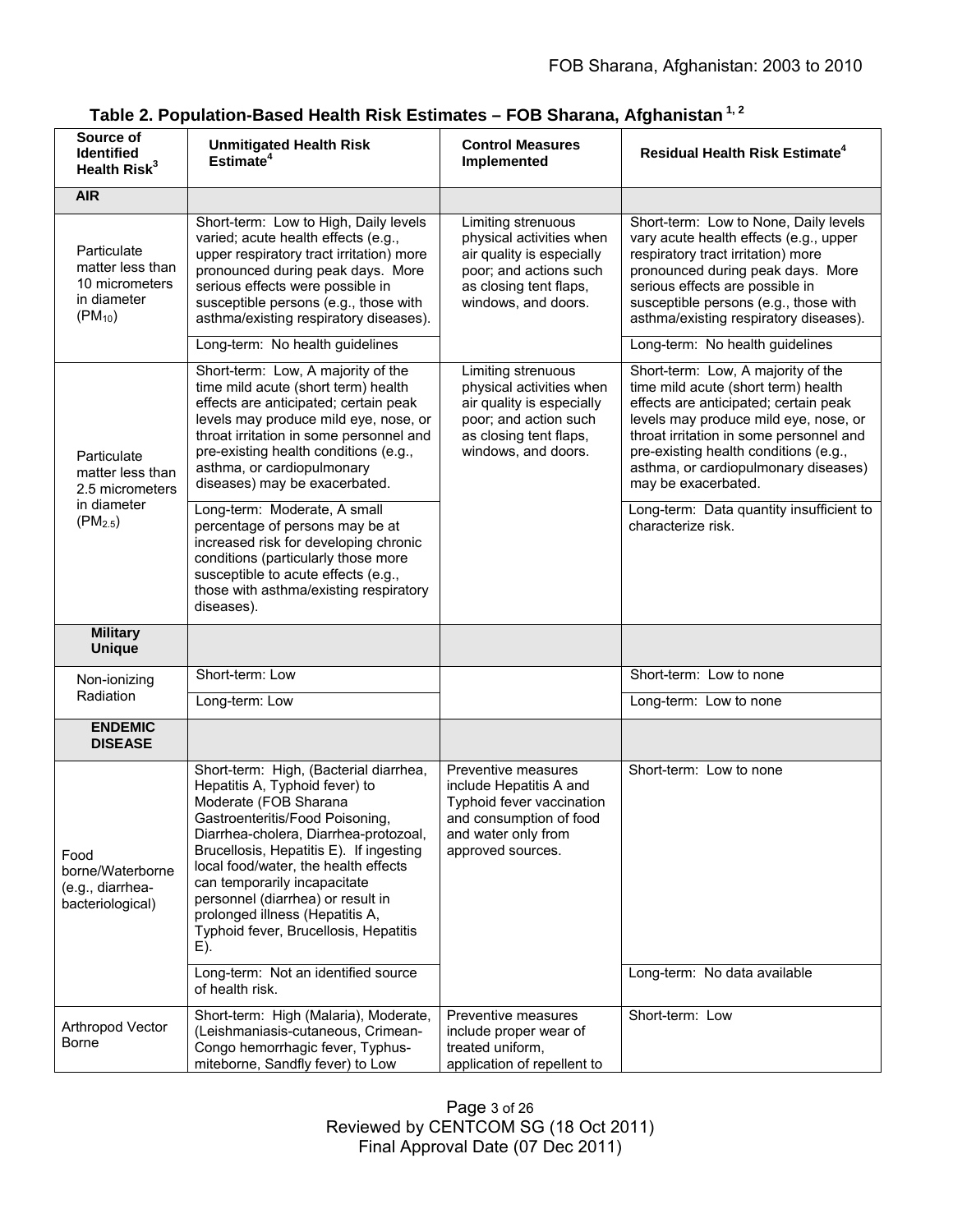|                                                     | (Plague, West Nile fever).                                                                                                                                                                                               | exposed skin and bed net                                                                                                                                                                                                                                                                                                        |                                                                                                                                                                                                                   |
|-----------------------------------------------------|--------------------------------------------------------------------------------------------------------------------------------------------------------------------------------------------------------------------------|---------------------------------------------------------------------------------------------------------------------------------------------------------------------------------------------------------------------------------------------------------------------------------------------------------------------------------|-------------------------------------------------------------------------------------------------------------------------------------------------------------------------------------------------------------------|
|                                                     | Long-term: Low (Leishmaniasis-<br>visceral infection)                                                                                                                                                                    | use, minimizing areas of<br>standing water and<br>appropriate<br>chemoprophylaxis.                                                                                                                                                                                                                                              | Long-term: No data available                                                                                                                                                                                      |
| Water-Contact                                       | Short-term: Moderate for<br>Leptospirosis                                                                                                                                                                                | Recreational swimming in<br>surface waters not likely in                                                                                                                                                                                                                                                                        | Short-term: Low to none Leptospirosis                                                                                                                                                                             |
| (e.g. wading,<br>swimming)                          | Long-term: No data available                                                                                                                                                                                             | this area of Afghanistan<br>during this time period.                                                                                                                                                                                                                                                                            | Long-term: No data available                                                                                                                                                                                      |
| Respiratory                                         | Short-term: Moderate [Tuberculosis<br>(TB)] and Low (Meningococcal<br>meningitis).                                                                                                                                       | Providing adequate work<br>and living space, medical<br>screening, and<br>vaccination.                                                                                                                                                                                                                                          | Short-term: Low to none                                                                                                                                                                                           |
|                                                     | Long-term: No data available                                                                                                                                                                                             |                                                                                                                                                                                                                                                                                                                                 | Long-term: No data available                                                                                                                                                                                      |
|                                                     | Short-term: Moderate (Rabies,<br>Anthrax, Q-fever), Low (H5N1 Avian<br>Influenza)                                                                                                                                        | Prohibiting contact with,<br>adoption, or feeding of<br>feral animals in                                                                                                                                                                                                                                                        | Short-term: Low to none                                                                                                                                                                                           |
| <b>Animal Contact</b>                               | Long-term: Low (Rabies)                                                                                                                                                                                                  | accordance with U.S.<br><b>Central Command</b><br>(CENTCOM) General<br>Order (GO) 1B. Risks are<br>further reduced in the<br>event of assessed contact<br>by prompt post-exposure<br>rabies prophylaxis IAW<br>The Center for Disease<br>Control's (CDC) Advisory<br>Committee on<br><b>Immunization Practices</b><br>guidance. | Long-term: No data available                                                                                                                                                                                      |
| <b>VENOMOUS</b><br><b>ANIMAL/</b><br><b>INSECTS</b> |                                                                                                                                                                                                                          |                                                                                                                                                                                                                                                                                                                                 |                                                                                                                                                                                                                   |
| Snakes,<br>scorpions,<br>and spiders                | Short-term: Low, if encountered,<br>effects of venom vary with species<br>from mild localized swelling (e.g.,<br>Scorpiops lindberg) to potentially<br>lethal effects (e.g., Gloydius halys).                            | Risk reduced by avoiding<br>contact, proper wear of<br>the uniform (especially<br>footwear), and timely<br>treatment.                                                                                                                                                                                                           | Short-term: Low, if encountered,<br>effects of venom vary with species<br>from mild localized swelling (e.g.,<br>Scorpiops lindberg) to potentially lethal<br>effects (e.g., Gloydius halys).                     |
|                                                     | Long-term: Not an identified source<br>of health risk.                                                                                                                                                                   |                                                                                                                                                                                                                                                                                                                                 | Long-term: No data available                                                                                                                                                                                      |
| <b>HEAT/COLD</b><br><b>STRESS</b>                   |                                                                                                                                                                                                                          |                                                                                                                                                                                                                                                                                                                                 |                                                                                                                                                                                                                   |
|                                                     | Short-term: High to Moderate, high<br>risk of heat injury in unacclimatized<br>personnel.                                                                                                                                | Work-rest cycles, proper<br>hydration and nutrition,<br>and Wet Bulb Globe<br>Temperature (WBGT)                                                                                                                                                                                                                                | Short-term: Low                                                                                                                                                                                                   |
| Heat                                                | Long-term: Low, However, the health<br>risk may be greater to certain<br>susceptible persons-those older (i.e.,<br>greater than 45 years), in lesser<br>physical shape, or with underlying<br>medical/health conditions. | monitoring.<br>Risks from cold stress                                                                                                                                                                                                                                                                                           | Long-term: Low; However, the risk<br>may be greater to certain susceptible<br>persons-those older (i.e., greater than<br>45 years), in lesser physical shape, or<br>with underlying medical/health<br>conditions. |
|                                                     |                                                                                                                                                                                                                          |                                                                                                                                                                                                                                                                                                                                 |                                                                                                                                                                                                                   |

Page 4 of 26 Reviewed by CENTCOM SG (18 Oct 2011) Final Approval Date (07 Dec 2011)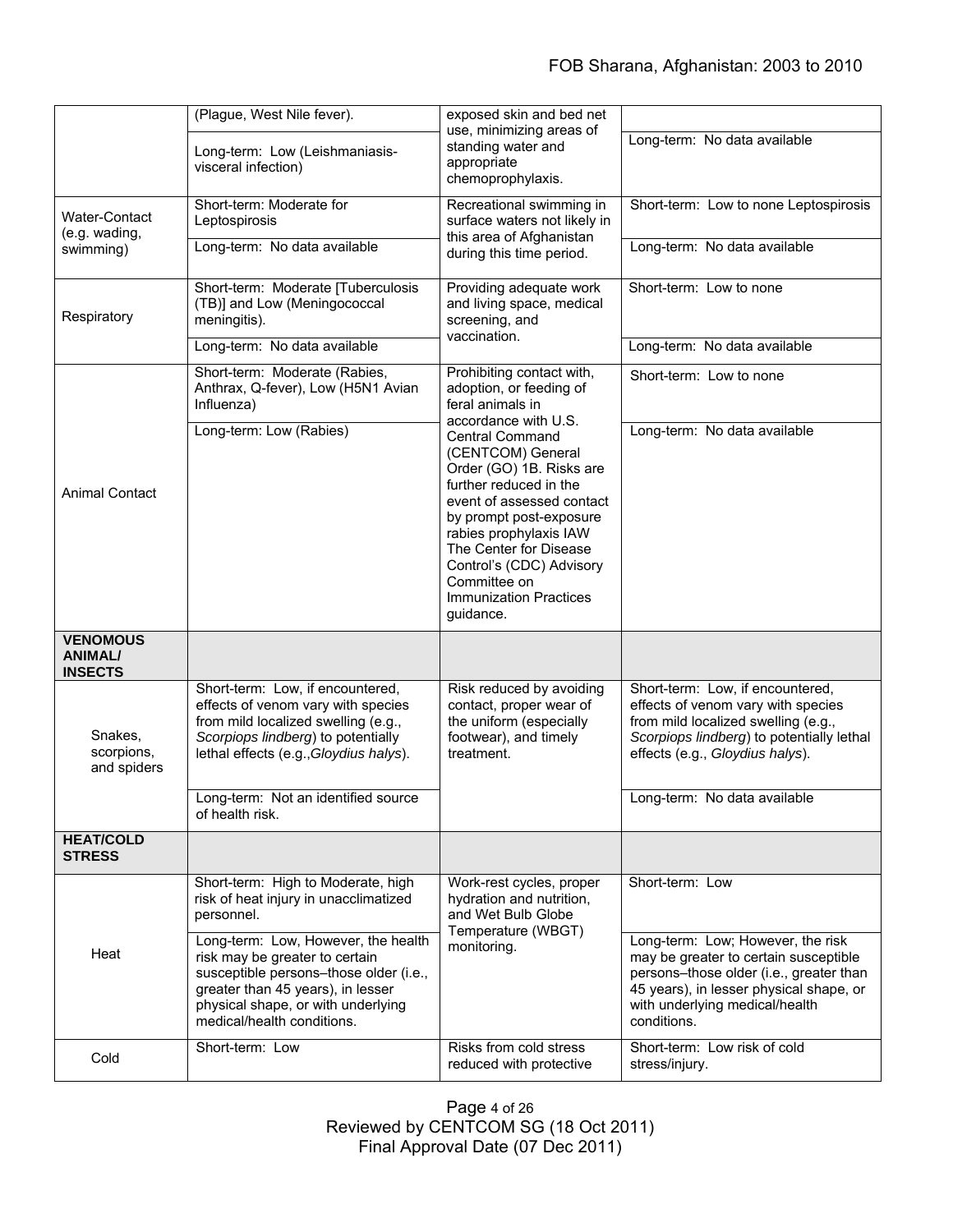|                                                 | Long-term: Low, Long-term health<br>implications from cold injuries were<br>rare but could occur, especially from<br>more serious injuries such as<br>frostbite.                                                                                                                                                                                                                                                | measures such as use of<br>the buddy system, limiting<br>exposure during cold<br>weather, proper hydration<br>and nutrition, and proper<br>wear of issued protective<br>clothing.                                                       | Long-term: Low; Long-term health<br>implications from cold injuries were<br>rare but could occur, especially from<br>more serious injuries such as frostbite.                         |
|-------------------------------------------------|-----------------------------------------------------------------------------------------------------------------------------------------------------------------------------------------------------------------------------------------------------------------------------------------------------------------------------------------------------------------------------------------------------------------|-----------------------------------------------------------------------------------------------------------------------------------------------------------------------------------------------------------------------------------------|---------------------------------------------------------------------------------------------------------------------------------------------------------------------------------------|
| <b>NOISE</b>                                    |                                                                                                                                                                                                                                                                                                                                                                                                                 |                                                                                                                                                                                                                                         |                                                                                                                                                                                       |
| Continuous<br>(Flightline, Power<br>Production) | Short-term: High to Low, High risk to<br>individuals working near major noise<br>sources without proper hearing<br>protection.                                                                                                                                                                                                                                                                                  | Hearing protection used<br>by personnel in higher risk<br>areas.                                                                                                                                                                        | Short-term: Low risk to the majority of<br>personnel and to individuals working<br>near major noise sources who use<br>proper hearing protection.                                     |
|                                                 | Long-term: High to Low, High risk to<br>individuals working near major noise<br>sources without proper hearing<br>protection.                                                                                                                                                                                                                                                                                   |                                                                                                                                                                                                                                         | Long-term: Low risk to the majority of<br>personnel and to individuals working<br>near major noise sources who use<br>proper hearing protection.                                      |
| <b>Unique</b><br>Incidents/<br><b>Concerns</b>  |                                                                                                                                                                                                                                                                                                                                                                                                                 |                                                                                                                                                                                                                                         |                                                                                                                                                                                       |
| Fuel/Petroleum                                  | Short-term: Low                                                                                                                                                                                                                                                                                                                                                                                                 |                                                                                                                                                                                                                                         | Short-term: Low                                                                                                                                                                       |
| Products/Industrial<br><b>Chemical Spills</b>   | Long-term: Low                                                                                                                                                                                                                                                                                                                                                                                                  |                                                                                                                                                                                                                                         | Long-term: Low                                                                                                                                                                        |
| Waste<br>Sites/Waste<br>Disposal:               | Short-term: Moderate, Risks due to<br>solid waste deficiencies management<br>may have been avoided or reduced<br>with appropriate sanitation and waste<br>management practices.                                                                                                                                                                                                                                 |                                                                                                                                                                                                                                         | Short-term: Low                                                                                                                                                                       |
|                                                 | Long-term: Low                                                                                                                                                                                                                                                                                                                                                                                                  |                                                                                                                                                                                                                                         | Long-term: Low                                                                                                                                                                        |
| General and Field<br>Sanitation                 | Short-term: Low                                                                                                                                                                                                                                                                                                                                                                                                 |                                                                                                                                                                                                                                         | Short-term: Low                                                                                                                                                                       |
|                                                 | Long-term: None identified                                                                                                                                                                                                                                                                                                                                                                                      |                                                                                                                                                                                                                                         | Long-term: None identified                                                                                                                                                            |
| Pesticides/Pest<br>Control                      | Short-term: Low                                                                                                                                                                                                                                                                                                                                                                                                 | See Section 10.3                                                                                                                                                                                                                        | Short-term: Low                                                                                                                                                                       |
|                                                 | Long-term: Low                                                                                                                                                                                                                                                                                                                                                                                                  |                                                                                                                                                                                                                                         | Long-term: Low                                                                                                                                                                        |
| <b>Burn Pits</b>                                | There is a five-bay burn pit facility,<br>located in the northeast part of FOB<br>Sharana.<br>Short-term: Not enough samples<br>taken near the burn pit to evaluate<br>short-term health risk. Short-term<br>health effects could include eye,<br>nose, throat, and lung irritation. More<br>serious effects are possible in<br>susceptible persons (e.g., those with<br>asthma/existing respiratory diseases). | Control measures may<br>have included locating<br>burn pits downwind of<br>prevailing winds,<br>increased distance from<br>living and working areas<br>when possible, and<br>improved waste<br>segregation and<br>management techniques | Long-term: Not evaluated-no available<br>health guidelines for PM <sub>10</sub> .<br>Not enough samples taken near the<br>burn pit to evaluate long-term health<br>risk for $PM2.5$ . |

 $1$  This Summary Table provides a qualitative estimate of population-based short- and long-term health risks associated with the general ambient and occupational environment conditions at FOB Sharana. It does not represent a unique individual exposure profile. Actual individual exposures and health effects depend on many variables. For example, while a chemical may be present in the environment, if a person does not inhale, ingest, or contact a specific dose of the chemical for adequate duration and frequency, then there may be no health risk. Alternatively, a person at a specific location may experience a unique exposure which could result in a significant individual exposure. Any such person seeking medical care should have their specific exposure documented in an SF600.

 $^2$  This assessment is based on specific environmental sampling data and reports obtained from January 2003 through December 2010. Sampling locations are assumed to be representative of exposure points for the camp population but may not reflect all the fluctuations in environmental

> Page 5 of 26 Reviewed by CENTCOM SG (18 Oct 2011) Final Approval Date (07 Dec 2011)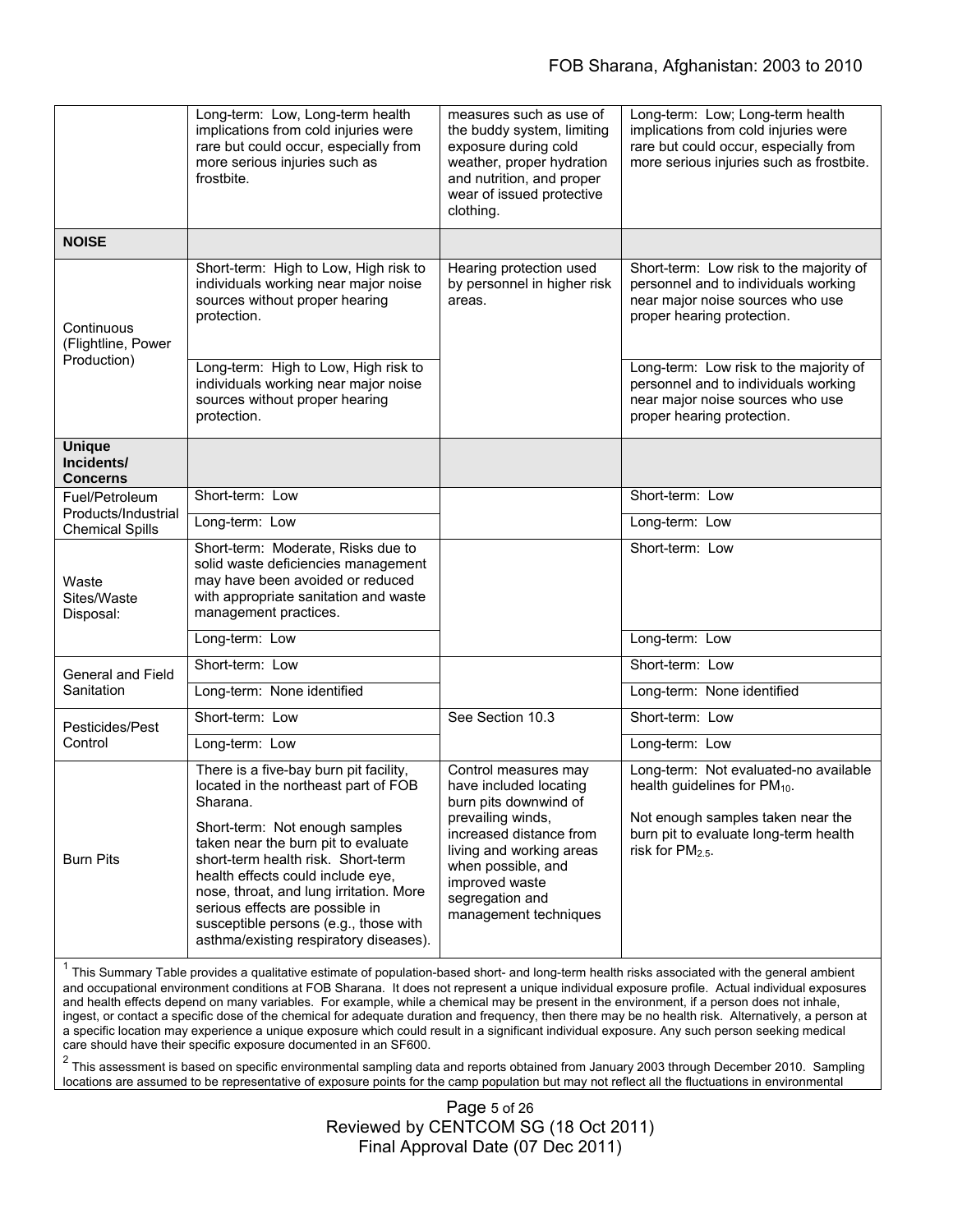quality or capture unique exposure incidents.

 $3$  This Summary Table is organized by major categories of identified sources of health risk. It only lists those sub-categories specifically identified and addressed at FOB Sharana. The health risks are presented as Low, Moderate, High or Extremely High for both short- and long-term health effects. The health risk level is based on an assessment of both the potential severity of the health effects that could be caused and probability of the exposure that would produce such health effects. Details can be obtained from the USAPHC/Army Institute of Public Health (AIPH). Where applicable, "None Identified" is used when though an exposure was identified, no health risk of either a specific short- or long-term health effects were determined. More detailed descriptions of OEH exposures that were evaluated but determined to pose no health risk are discussed in the following sections of this report.

<sup>4</sup> Health risks in this Summary Table are based on quantitative surveillance thresholds (e.g. endemic disease rates; host/vector/pathogen surveillance) or screening levels, e.g. Military Exposure Guidelines (MEGs) for chemicals*.* Some previous assessment reports may provide slightly inconsistent health risk estimates because quantitative criteria such as MEGs may have changed since the samples were originally evaluated and/or because this assessment makes use of all historic site data while previous reports may have only been based on a select few samples.

### **1 Discussion of Health Risks at FOB Sharana, Afghanistan by Source**

The following sections provide additional information about the OEH conditions summarized above. All risk assessments were performed using the methodology described in the U. S. Army Public Health Command Technical Guide 230, *Environmental Health Risk Assessment and Chemical Exposure Guidelines for Deployed Military Personnel (Reference 4). All OEH risk estimates represent* residual risk after accounting for preventive controls in place. Occupational exposures and exposures to endemic diseases are greatly reduced by preventive measures. For environmental exposures related to airborne dust, there are limited preventive measures available, and available measures have little efficacy in reducing exposure to ambient conditions.

### **2 Air**

#### 2.1 Site-Specific Sources Identified

Personnel deployed to FOB Sharana were exposed to various airborne contaminants as identified by monitoring and sampling efforts between January 2003 and December 2010. Sources of airborne contaminants at the base camp included diesel vehicle and generator exhaust, dust from unpaved roads and surfaces, year-round construction activities, agriculture located off base, aircraft exhaust, a batch cement plant, incinerators, and burn pits. In addition, dust storms, periods of high winds, and vehicle traffic passing through moon dust (very fine silts with the consistency of talcum powder) contributed to particulate matter (PM) exposures above health-based MEGs.

FOB Sharana operates a five-bay burn pit facility located in the northeast part of the FOB near the Helicopter Landing Zone (HLZ). There is a DOD run HLZ, a contractor run HLZ, fire station and a few guard towers near the burn pit. There are burn barrels on FOB Sharana located between 15 and 20 feet from the living quarters, gym and the forward surgical team. Prevailing wind directions (from the East and Southeast) bring smoke and fumes over the FOB from the burn pits.

#### 2.2 Particulate Matter

Particulate matter (PM) is a complex mixture of extremely small particles suspended in the air. The PM includes solid particles and liquid droplets emitted directly into the air by sources such as: power plants, motor vehicles, aircraft, generators, construction activities, fires, and natural windblown dust. The PM can include sand, soil, metals, volatile organic compounds (VOC), allergens, and other compounds such as nitrates or sulfates that are formed by condensation or transformation of combustion exhaust. The PM composition and particle size vary considerably depending on the source. Generally, PM of health concern is divided into two fractions:  $PM_{10}$ , which includes coarse

> Page 6 of 26 Reviewed by CENTCOM SG (18 Oct 2011) Final Approval Date (07 Dec 2011)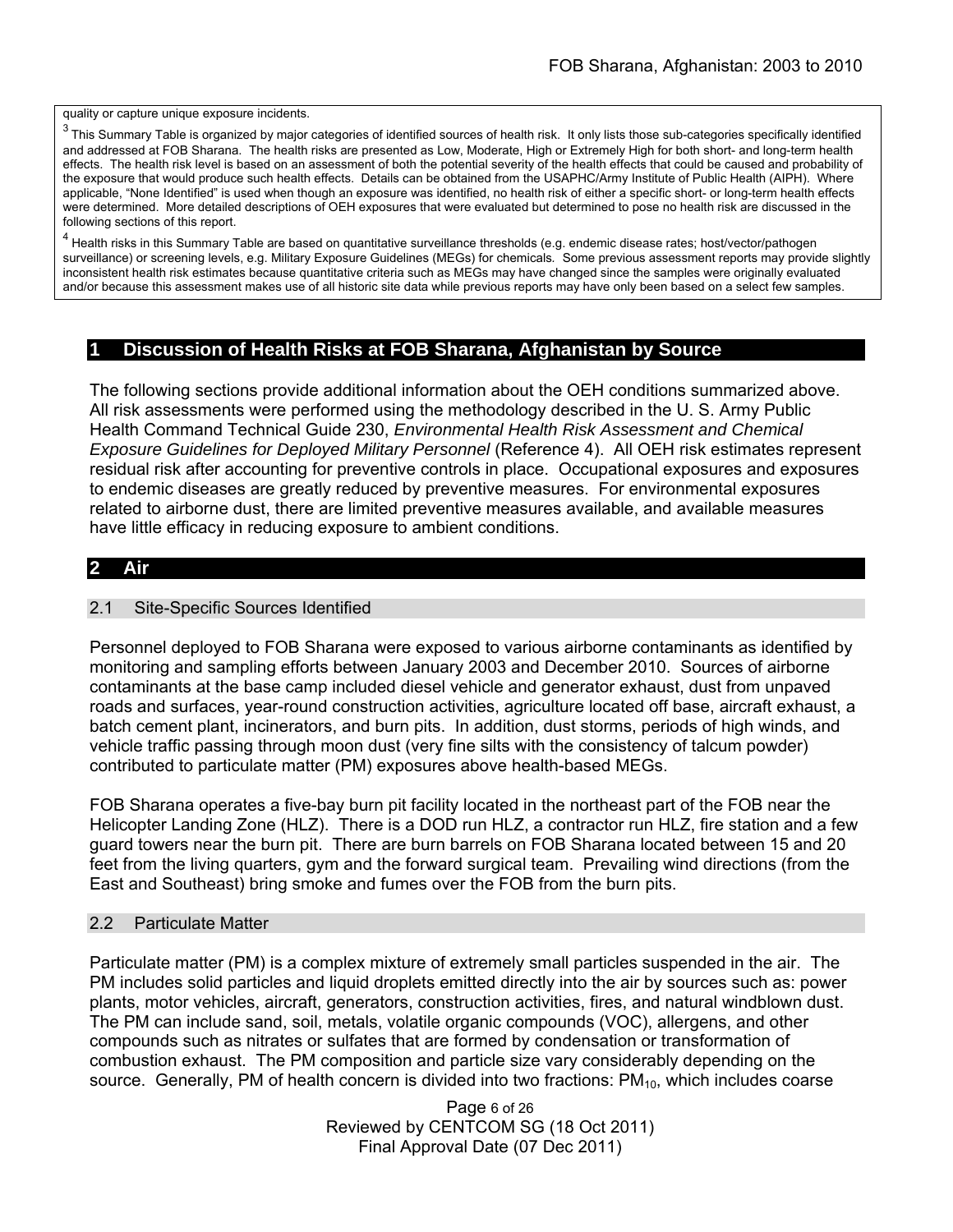particles with a diameter of 10 micrometers or less, and fine particles less than 2.5 micrometers  $(PM<sub>2.5</sub>)$ , which can reach the deepest regions of the lungs when inhaled. Exposure to excessive PM is linked to a variety of potential health effects.

### 2.3 Particulate Matter, less than 10 microns  $(PM_{10})$

### *2.3.1 Exposure Guidelines:*

Short Term (24-hour)  $PM_{10}$  MEGs (micrograms per cubic meter, μg/m<sup>3</sup>):

- 
- $\bullet$  Marginal MEG = 420
- $\bullet$  Critical MEG = 600

## *2.3.2 Sample data/Notes:*

A total of 72 valid PM<sub>10</sub> air samples were collected from 2007-2009. The range of 24-hour PM<sub>10</sub> was 36 to 882  $\mu$ g/m<sup>3</sup> with an average concentration was 178  $\mu$ g/m<sup>3</sup>.

There was no sampling data for 2003-2006 and 2010.

## *2.3.3 Short-term health risk:*

**Variable (Low to High):** The short-term PM<sub>10</sub> health risk assessment estimate was low to high based on typical and peak  $PM_{10}$  concentrations, and the likelihood of exposure at these hazard severity levels. A low short-term health risk assessment estimate for typical  $PM_{10}$  exposure concentrations at FOB Sharana suggested the expected losses may have little or no impact on accomplishing the mission. A high short-term health risk assessment estimate for peak  $PM_{10}$  exposure concentrations suggested a significant degradation of mission capabilities with the inability to accomplish all parts of the mission, or the inability to complete the mission to standard if hazards occur during the mission (Reference 4, Table 3-2). Daily average health risk levels for  $PM_{10}$  show no hazard for 81%, low health risk for 12%, moderate health risk for 4%, and high health risk for 3% of the time.

The hazard severity was negligible for average  $PM_{10}$  sample concentrations. The results indicated that a few personnel may have experienced notable eye, nose, and throat irritation; most personnel may experience only mild effects. Pre-existing health conditions (e.g., asthma, or cardiopulmonary diseases) may have been exacerbated (Reference 4, Table 3-10).

The hazard severity was critical for the highest observed  $PM_{10}$  sample concentrations. During peak exposures at the critical hazard severity level, most, if not all, personnel may have experienced very notable eye, nose and throat irritation respiratory effects. Some personnel may not be able to perform assigned duties. Some lost-duty days may be expected. Those with a history of asthma or cardiopulmonary disease may experience more severe symptoms (Reference 4, Table 3-10).

### *2.3.4 Long-term health risk:*

**Not evaluated because there are no available health guidelines.** The EPA retracted its long-term National Ambient Air Quality Standard (NAAQS) for  $PM_{10}$  due to an inability to link chronic health effects with chronic  $PM_{10}$  exposure levels.

Negligible MEG =  $250$   $\bullet$  Not defined and not available.

Long-term (1-year)  $PM_{10}$  MEG ( $\mu$ g/m<sup>3</sup>):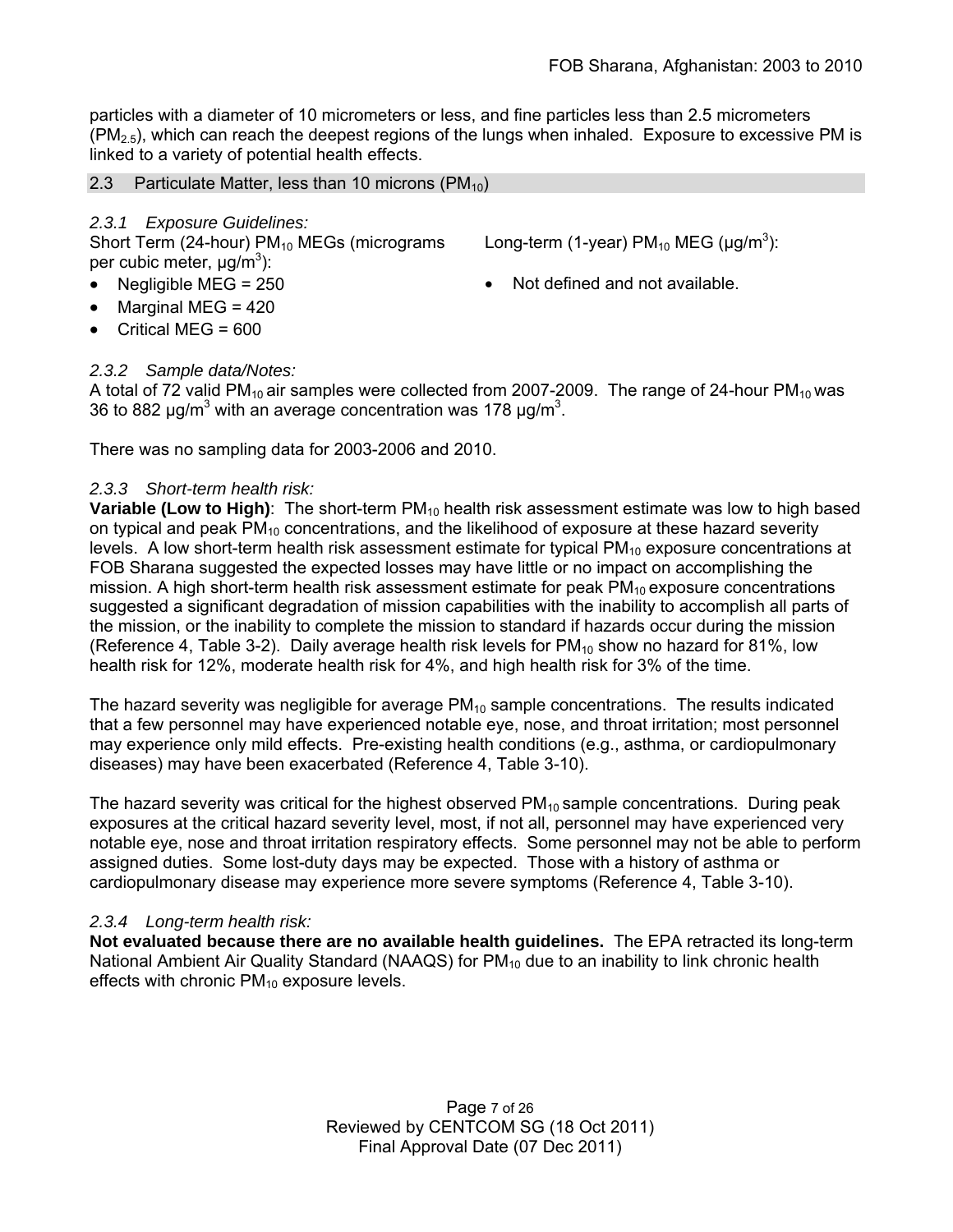### 2.4 Particulate Matter, less than 2.5 microns  $(PM_{2.5})$

### *2.4.1 Exposure Guidelines:*

- Short Term (24-hour)  $PM_{2.5}$  MEGs ( $\mu q/m^3$ ):
- Negligible MEG = 65 Negligible MEG = 15
- 
- Critical MEG = 500

# *2.4.2 Sample data/Notes:*

): Long-term (1-year)  $PM_{2.5}$  MEGs ( $\mu$ g/m<sup>3</sup>):

- 
- Marginal MEG = 250 Marginal MEG = 65

A total of 35 valid  $PM<sub>2.5</sub>$  samples were collected in 2008-2009. The range of 24-hour  $PM<sub>2.5</sub>$ concentrations was 6 μg/m<sup>3</sup> to 303 μg/m<sup>3</sup> with an average concentration of 92 μg/m<sup>3</sup>. There were no sampling data for 2003-2007 and 2010.

## *2.4.3 Short-term health risk:*

Low: The short-term PM<sub>2.5</sub> health risk assessment estimate was low to high based on typical and peak  $PM<sub>2.5</sub>$  concentrations, and the likelihood of exposure at these hazard severity levels. A low short-term health risk assessment estimate for typical  $PM_{2.5}$  exposure concentrations at FOB Sharana suggested the expected losses may have little or no impact on accomplishing the mission. A high short-term health risk assessment estimate for peak  $PM_{2.5}$  exposure concentrations suggested a significant degradation of mission capabilities with the inability to accomplish all parts of the mission, or the inability to complete the mission to standard if hazards occur during the mission (Reference 4, Table 3-2).

The hazard severity was negligible for average  $PM<sub>2.5</sub>$  exposures. The results indicated that a few personnel may have experienced notable eye, nose, and throat irritation; most personnel may experience only mild effects. Pre-existing health conditions (e.g., asthma, or cardiopulmonary diseases) may have been exacerbated (Reference 4, Table 3-10). However, the data quantity was insufficient to characterize the potential short-term health risk from  $PM_{2.5}$  exposure to U.S. personnel.

The hazard severity was marginal for the highest observed  $PM_{2.5}$  sample concentrations. During peak exposures at the marginal hazard severity level, a majority of personnel may have experienced notable eye, nose and throat irritation and some respiratory effects. Some lost-duty days may be expected. Those with a history of asthma or cardiopulmonary disease may experience increased symptoms (Reference 4, Table 3-10).

# *2.4.4 Long-term health risk:*

Moderate: The PM<sub>2.5</sub> long-term marginal MEG of 65 µg/m<sup>3</sup> was exceeded by the average PM<sub>2.5</sub> concentrations in all years sampled. With repeated exposures above the MEG, a small percentage of personnel may have increased risk for developing chronic health conditions such as reduced lung function or exacerbated chronic bronchitis, chronic obstructive pulmonary disease (COPD), asthma, atherosclerosis, or other cardiopulmonary diseases. Personnel with a history of asthma or cardiopulmonary disease were considered to be at particular risk (Reference 4, Table 3-11). However, the data quantity was insufficient to characterize the potential long-term health risk from PM<sub>2.5</sub> exposure to U.S. personnel.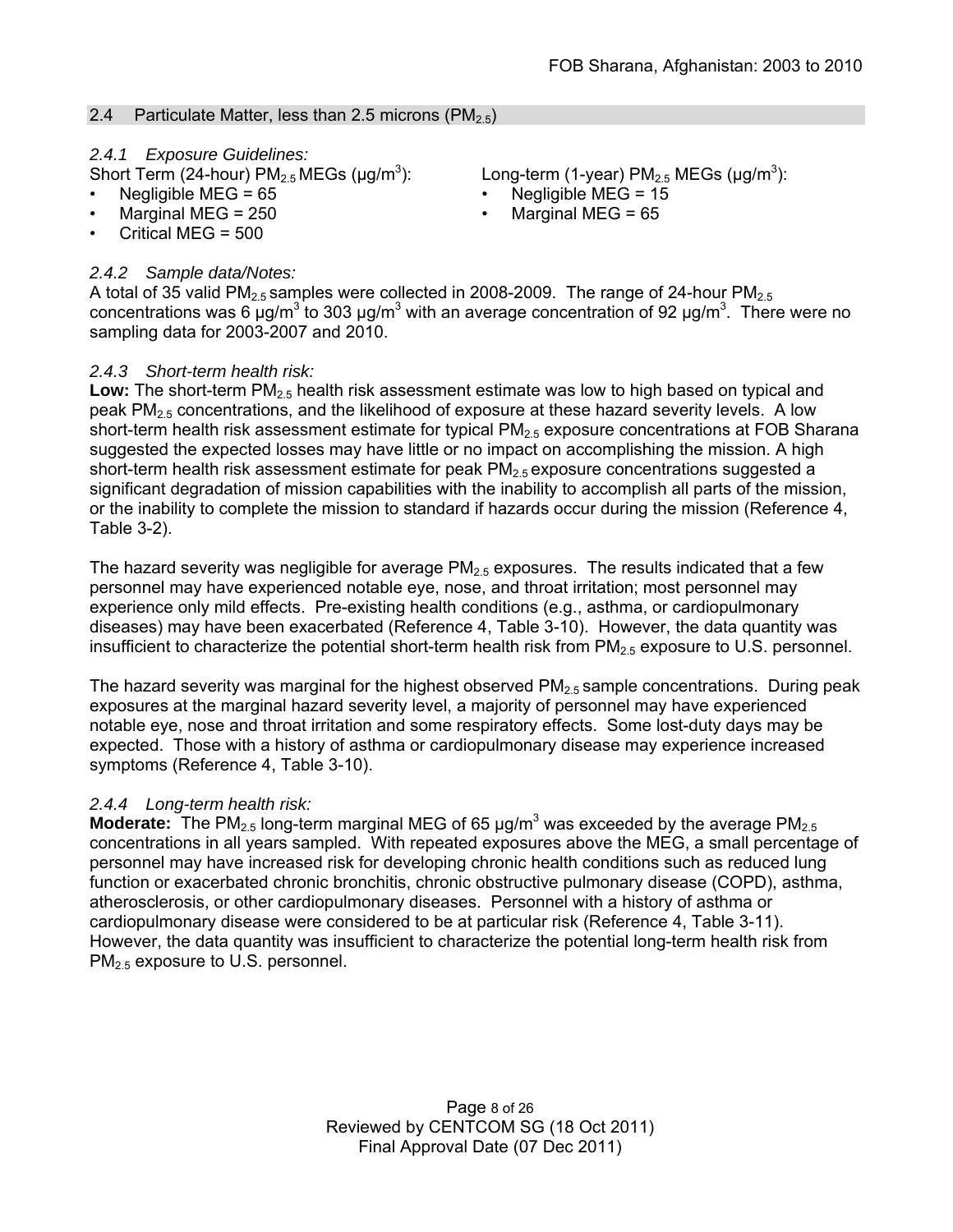### 2.5 Airborne Metals from  $PM_{10}$

### *2.5.1 Sample data/Notes:*

A total of 72 valid PM<sub>10</sub> airborne metal samples were collected at FOB Sharana from 2007-2009. There were no sampling data for 2003-2006 and 2010.

### *2.5.2 Short-term and long-term health risks:*

None identified based on the available sampling data. Confidence in the risk estimate is low (Reference 4, Table 3-6).

### 2.6 Volatile Organic Compounds (VOCs)

The likely sources of VOCs on FOB Sharana were the result of fuel storage and transfers between storage tanks, vehicles and aircraft. Large, dark rubber fuel bladders and steel aboveground storage tanks, which offer little control for volatilization of fuel, are located on FOB Sharana.

### *2.6.1 Sample data/Notes:*

In 2009, 16 samples were analyzed for VOCs using EPA Method TO17. None of the analyzed VOCs were found at concentrations above a short- or long-term MEG.

### *2.6.2 Short and long-term health risks:*

None identified based on available sampling data**.** However, the data quantity was insufficient to characterize the potential short-term and long-term health risk from VOCs exposure to U.S. personnel. Confidence in the risk estimate is low (Reference 4, Table 3-6).

# **3 Soil**

FOB Sharana straddles multiple wadis and ridges, with most of the facilities built upon the ridges. The region consists of barren desert and mountainous terrain with concentrated areas of low lying agricultural fields.

#### 3.1 Site-Specific Sources Identified

#### *3.1.1 Sample data/Notes:*

A total of 12 valid surface soil samples collected at FOB Sharana from 2007-2009 was assessed for metals, inorganic and organic chemicals, pesticides and herbicides. For the health risk assessment, personnel were assumed to remain at this location for approximately one year. No health hazards were identified from surface soil samples collected.

#### *3.1.2 Short-term health risk:*

Currently, sampling data for soil are not evaluated for short-term (acute) health risks.

### *3.1.3 Long-term health risks:*

No parameters exceeded 1-year Negligible MEGs. However, the data quantity was insufficient to characterize the potential long-term health risk from soil exposure to U.S. personnel.

### **4 Water**

In order to assess the risk to U.S. personnel from exposure to water in theater, the Army Institute of Public Health (AIPH) identified the most probable exposure pathways based on available information.

> Page 9 of 26 Reviewed by CENTCOM SG (18 Oct 2011) Final Approval Date (07 Dec 2011)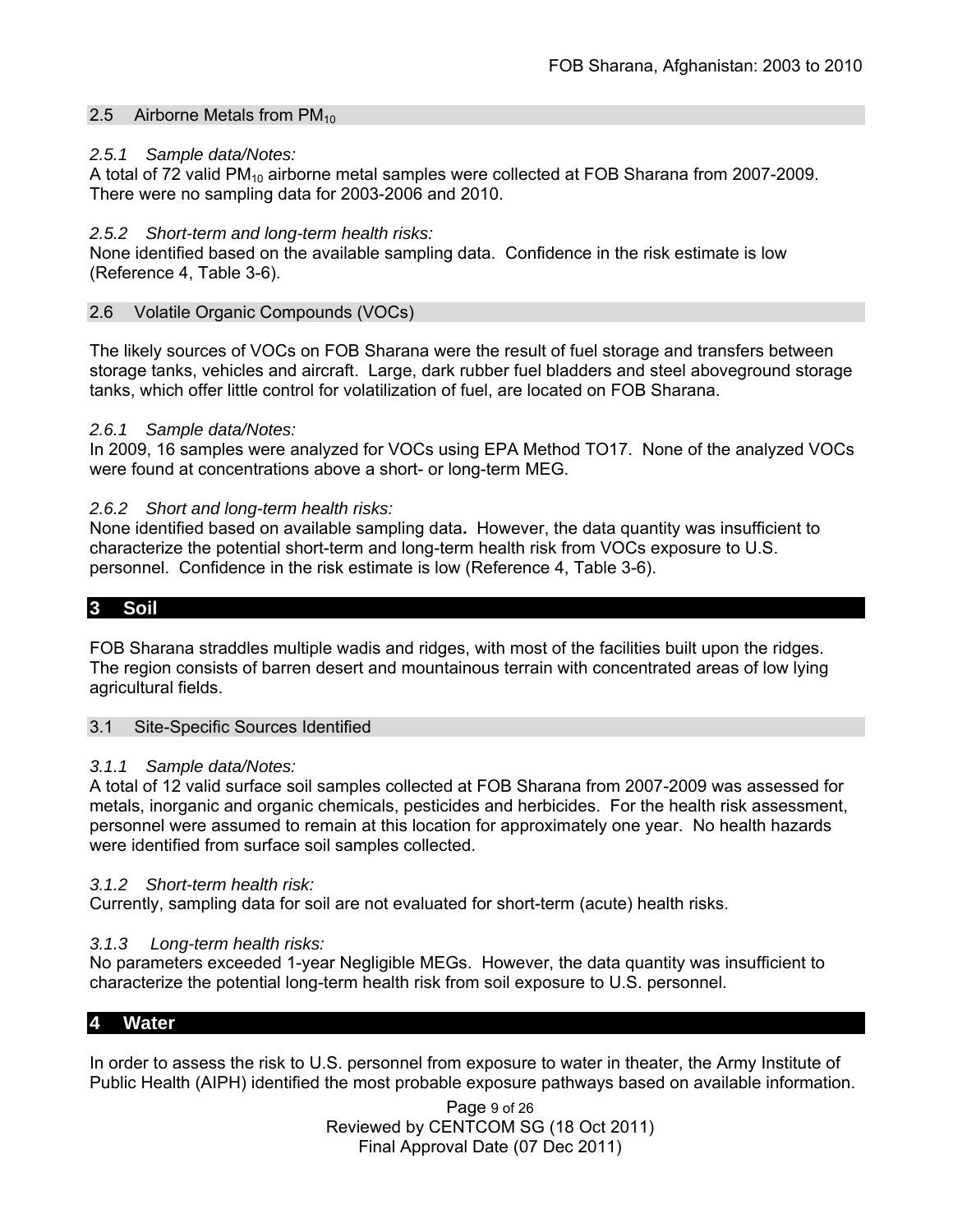The water exposures considered were the ingestion of water used for drinking and the use of water for non-drinking purposes (such as personal hygiene, or showering).

### 4.1 Drinking Water

### *4.1.1 Site-Specific Sources Identified*

Water used as drinking water was from bottled water and reverse osmosis water purification unit (ROWPU) sources. There is only one sample, taken in 2009, representing drinking water exposures at FOB Sharana. There was not enough data to evaluate short-term or long-term health risk.

### *4.1.2 Short-term and long-term health risk*

There was not enough data to evaluate a short-term or long-term health risk. Confidence in the risk estimate is low because of the small sample size (Reference 4, Table 3-6).

4.2 Water: Used for Other Purposes (Personal Hygiene, Showering, etc.

### *4.2.1 Site-Specific Sources Identified*

U.S. personnel used the ROWPU-treated water supply and raw well water at FOB Sharana for nondrinking purposes (i.e., personal hygiene, and showering, etc.).

#### *4.2.2 Sample data/Notes*

Eight non-drinking water samples were assessed to determine the short and long-term health risk. Water samples representing non-drinking water were collected in 2008, 2009, and 2010 for ROWPU-treated water and in 2007 and 2008 for untreated, raw well water sources.

### *4.2.3 Short-term and long-term health risk:*

There was not enough data to evaluate a short-term or long-term health risk. Confidence in risk estimate is low because of the small sample size (Reference 4, Table 3-6).

### **5 Military Unique**

#### 5.1 Chemical Biological, Radiological Nuclear (CBRN) Weapons:

No specific hazard were documented in Defense Occupational and Environmental Health Readiness System (DOEHRS), or the Military Exposure Surveillance Library (MESL) data portal from the 2003 through 2010 timeframe (References 1 and 7).

#### 5.2 Depleted Uranium (DU):

No specific hazard were documented in DOEHRS or the MESL data portal from the 2003 through 2010 timeframe. According to the DOD, depleted uranium has not been used in Afghanistan (References 1 and 7).

#### 5.3 Ionizing Radiation:

No specific hazards were documented in DOEHRS or MESL data portals from the 2003 through 2010 timeframe (References 1 and 7).

#### 5.4 Non-Ionizing Radiation: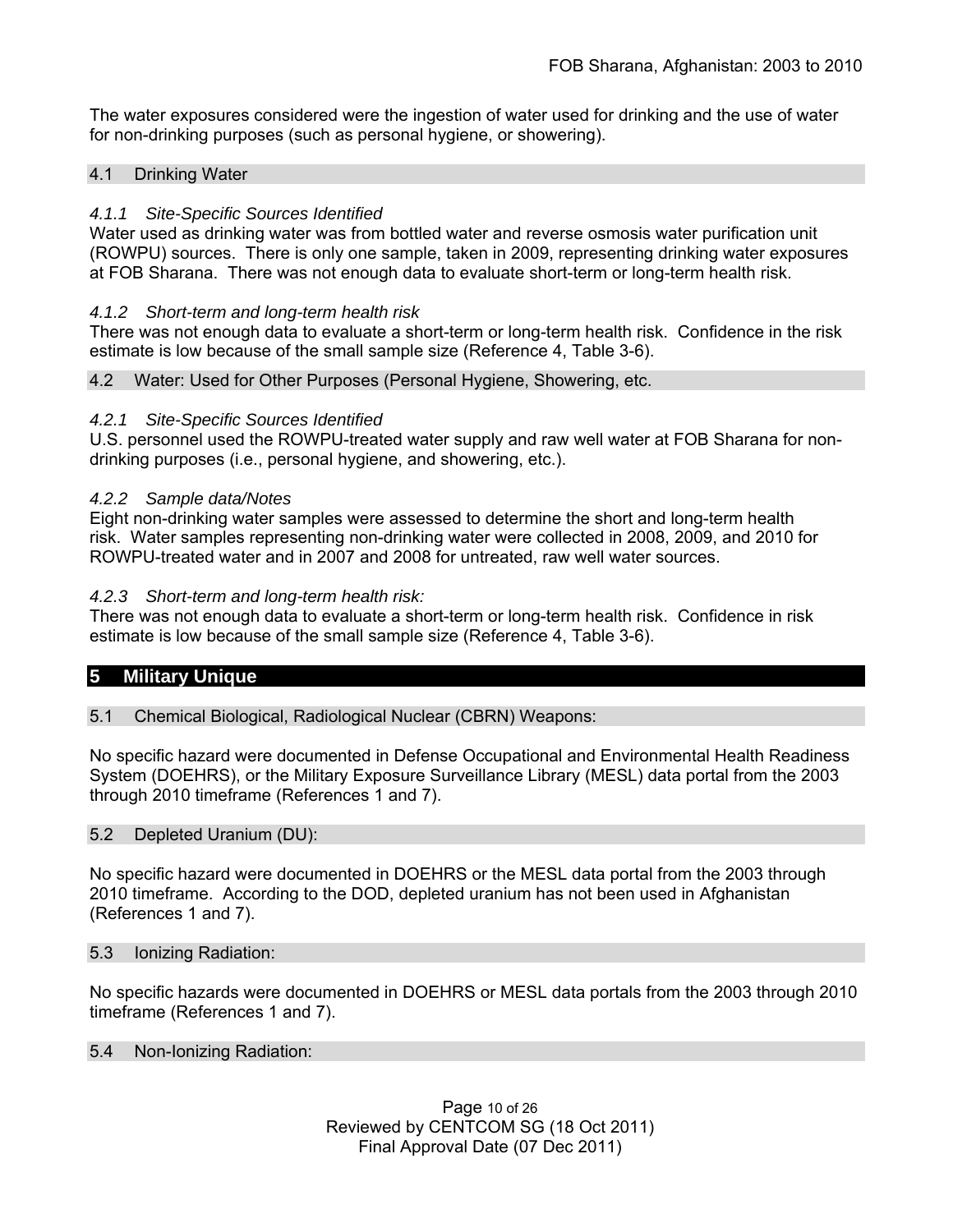There are a few different sources of non-ionizing radiation at FOB Sharana. There are multiple communication antennas and satellite dishes located throughout the camp, as well as duke systems in the convoy vehicles. The documentation does not mention any types of controls being used, nor have there been any non-ionizing radiation related injuries.

*Short-term and long-term health risks:* Low, with a medium confidence level.

# **6 Endemic Disease<sup>1</sup>**

This document lists the endemic diseases reported in the region, its specific health risks and severity and general health information about the diseases. In addition, site-specific information from the MESL database was used. CENTCOM Modification (MOD) 11 (Reference 8) lists deployment requirements, to include immunization and chemoprophylaxis, in effect during the timeframe of this POEMS.

### 6.1 Foodborne and Waterborne Diseases

Food borne and waterborne diseases in the area are transmitted through the consumption of local food and water. Local unapproved food and water sources (including ice) are heavily contaminated with pathogenic bacteria, parasites, and viruses to which most U.S. Service Members have little or no natural immunity. Effective host nation disease surveillance does not exist within the country. Only a small fraction of diseases are identified or reported in host nation personnel. Diarrheal diseases are expected to temporarily incapacitate a very high percentage of U.S. personnel within days if local food, water, or ice is consumed. Hepatitis A and typhoid fever infections typically cause prolonged illness in a smaller percentage of unvaccinated personnel. Vaccinations are required for DOD personnel and contractors. In addition, although not specifically assessed in this document, significant outbreaks of viral gastroenteritis (e.g., norovirus) and food poisoning (e.g., *Bacillus cereus*, *Clostridium perfringens*, *Staphylococcus*) may occur. Key disease risks are summarized below:

Mitigation strategies were in place and included consuming food and water from approved sources, vaccinations (when available), frequent hand washing and general sanitation practices.

# *6.1.1 FOB Sharana Gastroenteritis/Food Poisoning*

**Moderate, mitigated to Low:** A comprehensive data search found three dining facilities inspected between August 2004-July 2005. The inspection data was reported by preventive medicine personnel using DA Form 5161-R, Comprehensive Food Establishment Inspection, or in a narrative (memorandum) format summarizing base camp assessment findings. All three dining facilities had critical deficiencies in food handling, facility sanitation and personal hygiene, which included but not limited to:

 $1$  NOTE: "Risk" level refers to both severity of disease (without controls, for example vaccinations) and probability of disease based on local rates/endemic status. Diseases described are those presenting greater risk when compared with U.S. conditions. Most identified disease risks can and are being mitigated with military preventive medicine measures/policies.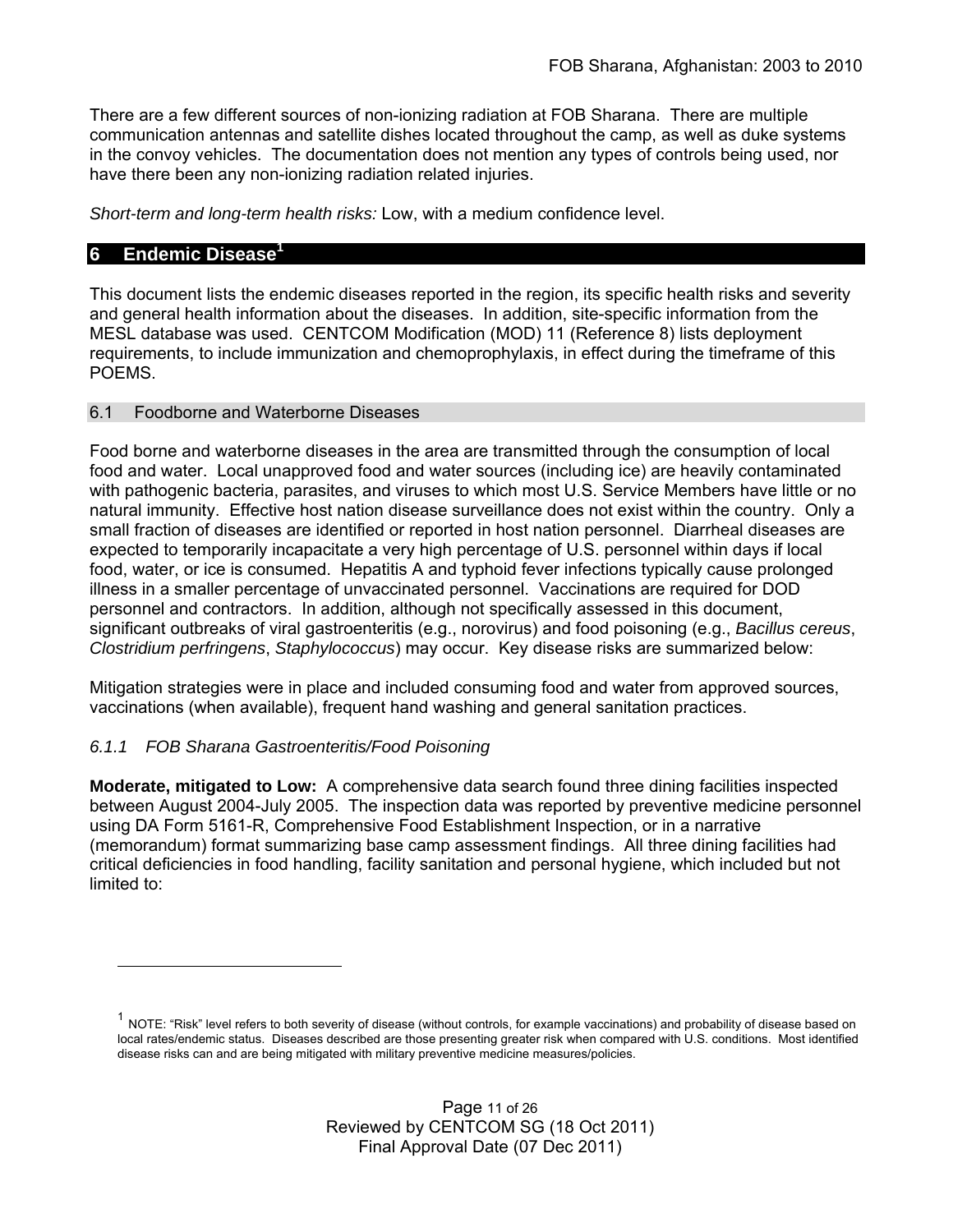- Infestation with flies due to doors being kept open, spoil foods and poorly maintained trash receptacles inside and outside the facility;
- Sanitizer and sanitizing rinse was not used on equipment and during warewashing [3compartment sink];
- Reoccurring deficiencies included but not limited to fly infestations; food debris accumulated on floors and in refrigerators; storing produce, frozen meats, and semi-perishable products directly on the floor; absence of hand washing devices; overcrowding of food storage containers and refrigeration units; and spoilage of fresh fruits and vegetables;
- Improper holding temperatures for refrigerated or frozen foods and hot foods during serving;
- Use of non-potable water to conduct warewashing and facility sanitation activities.

Although all the dining facilities received unsatisfactory ratings, no foodborne illness outbreaks were identified/confirmed during the period of the review.

# *6.1.2 Diarrheal diseases (bacteriological)*

**High, mitigated to Low**: Unmitigated health risk to U.S. personnel was high year round. Diarrheal diseases (bacteriological) could be expected to temporarily incapacitate a very high percentage of personnel (potentially over 50 percent per month) within days if local food, water, or ice was consumed. Field conditions (including lack of hand washing and primitive sanitation) may facilitate person-to-person spread and epidemics. Typically, these result in mild disease treated in outpatient setting; recovery and return to duty in less than 72 hours with appropriate therapy. A small proportion of infections may require greater than 72 hours limited duty, or hospitalization.

# *6.1.3 Hepatitis A*

**High, mitigated to Low:** Unmitigated health risk to U.S. personnel was high year round. U.S. Personnel did not drink untreated water, and vaccination for Hepatitis A is required for deployment into the CENTCOM Area of Responsibility (AOR). Hepatitis A typically occurs after consumption of fecally contaminated food or water or through direct fecal-oral transmission under conditions of poor hygiene and sanitation. Field conditions (including primitive sanitation, lack of hand washing) may facilitate outbreaks driven by person-to-person spread. A typical case involves 1 to 3 weeks of debilitating symptoms, sometimes initially requiring inpatient care; recovery and return to duty may require a month or more.

# *6.1.4 Typhoid/paratyphoid Fever*

**High, mitigated to Low:** Unmitigated health risk to U.S. personnel was high year round. Risk was typically highest following spring floods. Typhoid and paratyphoid fever are acquired through the consumption of fecally contaminated food or water. The two diseases are clinically similar, and in areas where they are endemic, typhoid typically accounts for 90 percent of cases. Asymptomatic carriers are common with typhoid and contribute to sustained transmission. In countries with a mixture of primitive and modern sanitation and hygiene, outbreaks of typhoid fever can occur and may involve all age groups. A small number of cases (less than 1% per month attack rate) could occur among unvaccinated personnel consuming local food, water, or ice. With appropriate treatment, typhoid and paratyphoid fever are debilitating febrile illnesses typically requiring 1 to 7 days of supportive care, followed by return to duty.

# *6.1.5 Diarrhea - protozoal*

**Moderate, mitigated to Low:** Unmitigated health risk to U.S. personnel was moderate year round. In general, *Cryptosporidium* spp., *Entamoeba histolytica*, and *Giardia lamblia* were the most common

> Page 12 of 26 Reviewed by CENTCOM SG (18 Oct 2011) Final Approval Date (07 Dec 2011)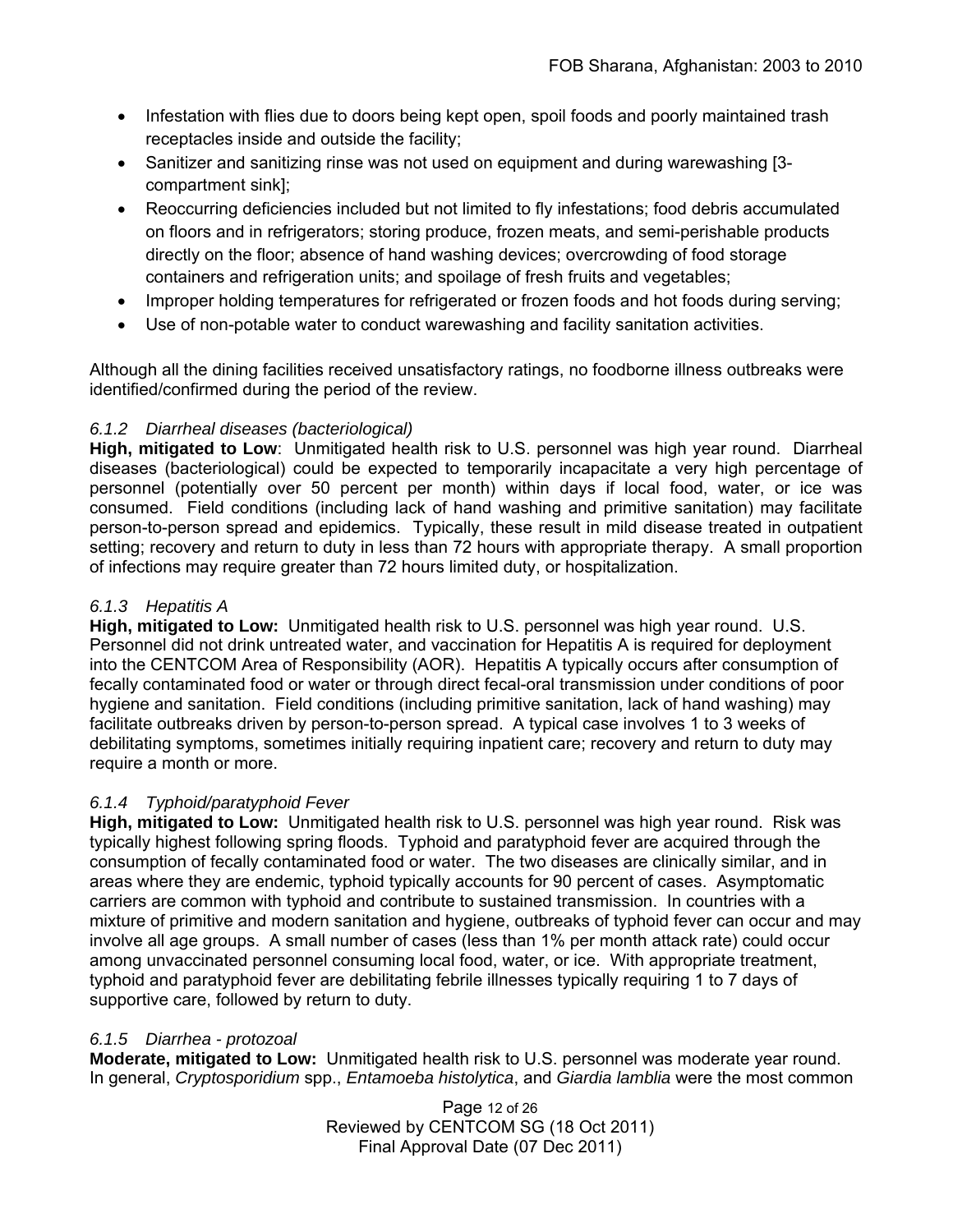protozoal causes of diarrhea wherever sanitary conditions were significantly below U.S. standards. A small number of cases (less than 1% per month attack rate) could occur among personnel consuming local food, water, or ice. Outbreaks affecting a higher percentage of personnel were possible with *Cryptosporidium*. Symptomatic cases may vary in severity; typically mild disease demonstrating recovery and return to duty in less than 72 hours with appropriate therapy; severe cases may require 1 to 7 days of supportive care, followed by return to duty.

# *6.1.6 Brucellosis*

**Moderate, mitigated to Low:** Unmitigated health risk to U.S. personnel was moderate year round. Brucellosis is a common disease in cattle, sheep, goats, swine, and some wildlife species in most developing countries. Humans contract brucellosis through consumption of contaminated dairy products (or foods made with such products) or by occupational exposures to infected animals. The health risk from direct animal contact was likely to be highest in rural areas where livestock were present. The health risk from contaminated dairy products exists countrywide, including urban areas. Rare cases (less than 0.1% per month attack rate) could occur among personnel consuming local dairy products or having direct contact with livestock. With appropriate treatment, brucellosis is a febrile illness of variable severity, potentially requiring inpatient care; convalescence is usually over 7 days even with appropriate treatment.

## *6.1.7 Diarrhea - cholera*

**Moderate, mitigated to Low:** Unmitigated health risk to U.S. personnel was moderate year round. Mitigation was in place to reduce the risks to low. Development of symptomatic cholera requires exposure to large inoculums and typically is associated with ingestion of heavily contaminated food or water. Person-to-person spread of cholera occurs very infrequently, if at all. The majority of infections (75 percent or more, depending on biotype) among healthy adults are very mild or asymptomatic. Only a small percentage of infections are severe. Because cholera frequently causes serious public health impact, cholera cases are more likely to be reported under the International Health Regulations than other types of diarrhea. Rare cases (less than 0.1% per month attack rate) could occur among personnel consuming local food, water, or ice. Most symptomatic cases are mild, with recovery and return to duty in less than 72 hours on appropriate outpatient treatment; severe cases may require 1-7 days of supportive or inpatient care, followed by return to duty.

### *6.1.8 Hepatitis E*

**Moderate, mitigated to Low:** Unmitigated health risk to U.S. personnel was moderate year round. Risk was typically highest following spring floods. Hepatitis E occurs in four major genotypes. Genotypes 1 and 2, found primarily in Africa and Asia, cause large numbers of sporadic cases, as well as large outbreaks. Fecal contamination of drinking water is the most common source of exposure for these genotypes. Large outbreaks are usually associated with particularly severe breakdowns in baseline sanitation, as often occurs during heavy rainfall which increases mixing of sewage and drinking water sources. Secondary household cases from person-to-person transmission are uncommon. Unlike hepatitis A, where local populations living in poor sanitary conditions were usually highly immune from childhood exposures, immunity levels for hepatitis E were often much lower, even in areas of extremely poor sanitation. Typically, outbreaks of hepatitis E occur primarily among adults. Although data are insufficient to assess potential disease rates, we cannot rule out rates approaching 1 percent per month among personnel consuming local food, water, or ice. Rates may exceed 1 percent per month for personnel heavily exposed during outbreaks in the local population. Typical case involves 1 to 3 weeks of debilitating symptoms, sometimes initially requiring inpatient care; recovery and return to duty may require a month or more.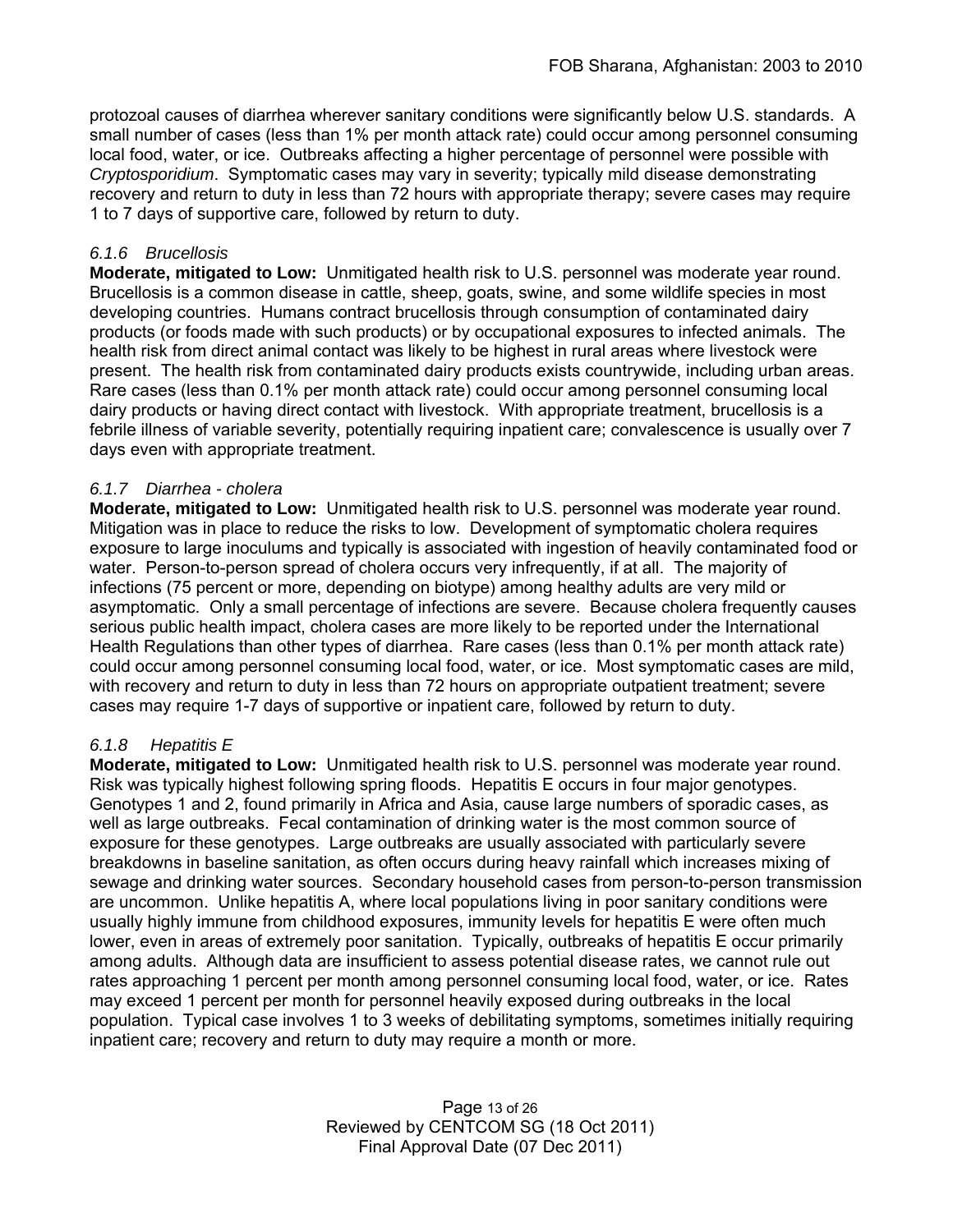## *6.1.9 Short-term health risks:*

**Low:** The overall short-term unmitigated health risk associated with other foodborne and waterborne diseases at FOB Sharana was considered high (bacterial diarrhea, hepatitis A, typhoid fever), to moderate (FOB Sharana gastroenteritis/Food poisoning, diarrhea-protozoal, diarrhea-cholera, brucellosis, Hepatitis E), if local food or water was consumed. Preventive Medicine measures reduced the risk to low. Confidence in the risk estimate was medium.

### *6.1.10 Long-term health risks:*

**None identified based on available data**.Confidence in the risk estimate was medium.

## 6.2 Arthropod Vector-Borne Diseases

During the warmer months (typically from April through November), the climate and ecological habitat support populations of arthropod vectors, including mosquitoes, ticks, and sandflies, with variable rates of disease transmission. Significant disease transmission is sustained countrywide, including urban areas. Mitigation strategies were in place and included proper wear of treated uniforms, application of repellent to exposed skin, and use of bed nets and chemoprophylaxis (when applicable). Additional methods included the use of pesticides, reduction of pest/breeding habitats, and engineering controls.

## *6.2.1 Malaria*

**High, mitigated to Low:** Unmitigated health risk to U.S. personnel was high with seasonal transmission (April-November). Malaria incidents are often associated with the presence of agriculture activity, including irrigation systems, which provide breeding habitats for vectors. Malaria incidents can cause debilitating febrile illness typically requiring 1 to 7 days of inpatient care, followed by return to duty. Severe cases may require intensive care or prolonged convalescence, and fatalities can occur. Note: antimalarials are required for U.S. personnel deploying to Afghanistan.

### *6.2.2 Sandfly fever*

**Moderate, mitigated to Low:** Unmitigated health risk to U.S. personnel was moderate with seasonal transmission (March-November). Sandfly fever potential disease rates are from 1% to 10% per month under worst case conditions. Mitigation measures reduced the risk to low. The disease is transmitted by sandflies and occurs more commonly in children though adults are still at risk. Sandfly fever disease typically resulted in debilitating febrile illness requiring 1 to 7 days of supportive care followed by return to duty.

# *6.2.3 Leishmaniasis*

**Moderate, mitigated to Low:** Unmitigated health risk to U.S. personnel was moderate with seasonal transmission (March-November). Leishmaniasis is transmitted by sand flies. There are two forms of the disease; cutaneous (acute form) and visceral (a more latent form of the disease). The leishmaniasis parasites may survive for years in infected individuals and this infection may go unrecognized by physicians in the U.S. when infections become symptomatic years later. Cutaneous infection is unlikely to be debilitating, though lesions may be disfiguring. Visceral leishmaniasis disease can cause severe febrile illness which typically requires hospitalization with convalescence over 7 days.

### *6.2.4 Crimean-Congo hemorrhagic fever*

**Moderate, mitigated to Low**: Unmitigated health risk to U.S. personnel was moderate year round (peak exposure March-November). Crimean-Congo hemorrhagic fever occurs in rare cases (less than 0.1% per month attack rate in indigenous personnel) and is transmitted by tick bites or

> Page 14 of 26 Reviewed by CENTCOM SG (18 Oct 2011) Final Approval Date (07 Dec 2011)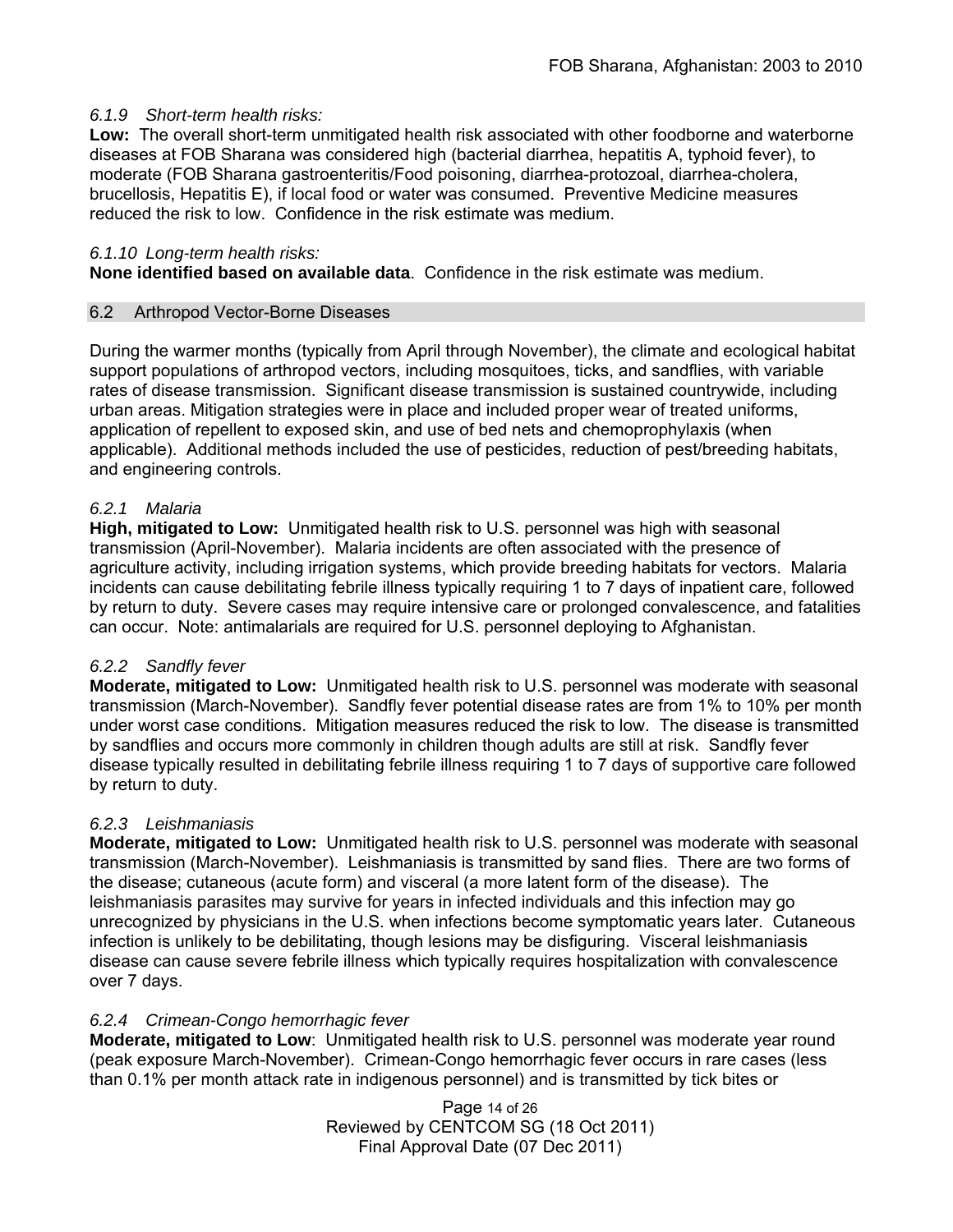occupational contact with blood or secretions from infected animals. The disease typically requires intensive care with fatality rates from 5% to 50%.

# 6.2.5 *Typhus-miteborne (scrub typhus)*

**Moderate, mitigated to Low:** Unmitigated health risk to U.S. personnel was moderate year round. Mitigation measures reduced the risk to low. Mite-borne typhus is a significant cause of febrile illness in local populations with rural exposures in areas where the disease is endemic. Large outbreaks have occurred when non-indigenous personnel such as military forces enter areas with established local transmission. The disease is transmitted by the larval stage of trombiculid mites (chiggers), which are typically found in areas of grassy or scrubby vegetation, often in areas which have undergone clearing and regrowth. Habitats may include sandy beaches, mountain deserts, cultivated rice fields, and rain forests. Although data are insufficient to assess potential disease rates, attack rates can be very high (over 50%) in groups of personnel exposed to heavily infected "mite islands" in focal areas. The disease can cause debilitating febrile illness typically requiring 1 to 7 days of inpatient care, followed by return to duty.

# *6.2.6 Sandfly fever*

**Moderate, mitigated to Low:** Unmitigated health risk to U.S. personnel was moderate with seasonal transmission (March-November). Sandfly fever potential disease rates can range from 1% to 10% per month under worst case conditions. Mitigation measures reduced the risk to low. The disease is transmitted by sandflies and occurs more commonly in children though adults are still at risk. Sandfly fever disease typically resulted in debilitating febrile illness requiring 1 to 7 days of supportive care followed by return to duty.

## *6.2.7 Plague*

**Low:** Unmitigated health risk to U.S. personnel was low year round. Bubonic plague typically occurred as sporadic cases among people who come in contact with wild rodents and their fleas during work, hunting, or camping activities. Outbreaks of human plague are rare and typically occur in crowded urban settings associated with large increases in infected commensal rats (*Rattus rattus*) and their flea populations. Some untreated cases of bubonic plague may develop into secondary pneumonic plague. Respiratory transmission of pneumonic plague is rare but has the potential to cause significant outbreaks. Close contact is usually required for transmission. In situations where respiratory transmission of plague is suspected, weaponized agent must be considered. Extremely rare cases (less than 0.01% per month attack rate) could occur. Incidence could result in potentially severe illness which may require more than 7 days of hospitalization and convalescence.

### *6.2.8 West Nile fever*

**Low:** Unmitigated health risk to U.S. personnel was low with seasonal transmission (March-November). West Nile fever was present and maintained by the bird population and mosquitoes that help to transfer the diseases from birds to humans. The majority of infections in young, healthy adults are asymptomatic although it can result in fever, headache, tiredness, and body aches, occasionally with a skin rash (on the trunk of the body) and swollen lymph glands. West Nile fever is a febrile illness typically requiring 1-7 days of inpatient care followed by return to duty; convalescence may be prolonged.

# *6.2.9 Short-term health risks:*

**Low:** The overall short-term unmitigated health risk associated with arthropod vector-borne diseases at FOB Sharana was considered high (malaria) to moderate (sandfly fever, leishmaniasis (cutaneous and visceral), typhus-miteborne and Crimean-Congo hemorrhagic fever) to low (West Nile fever, and plague). Preventive measures such as IPM practices, proper wear of treated uniforms and application

> Page 15 of 26 Reviewed by CENTCOM SG (18 Oct 2011) Final Approval Date (07 Dec 2011)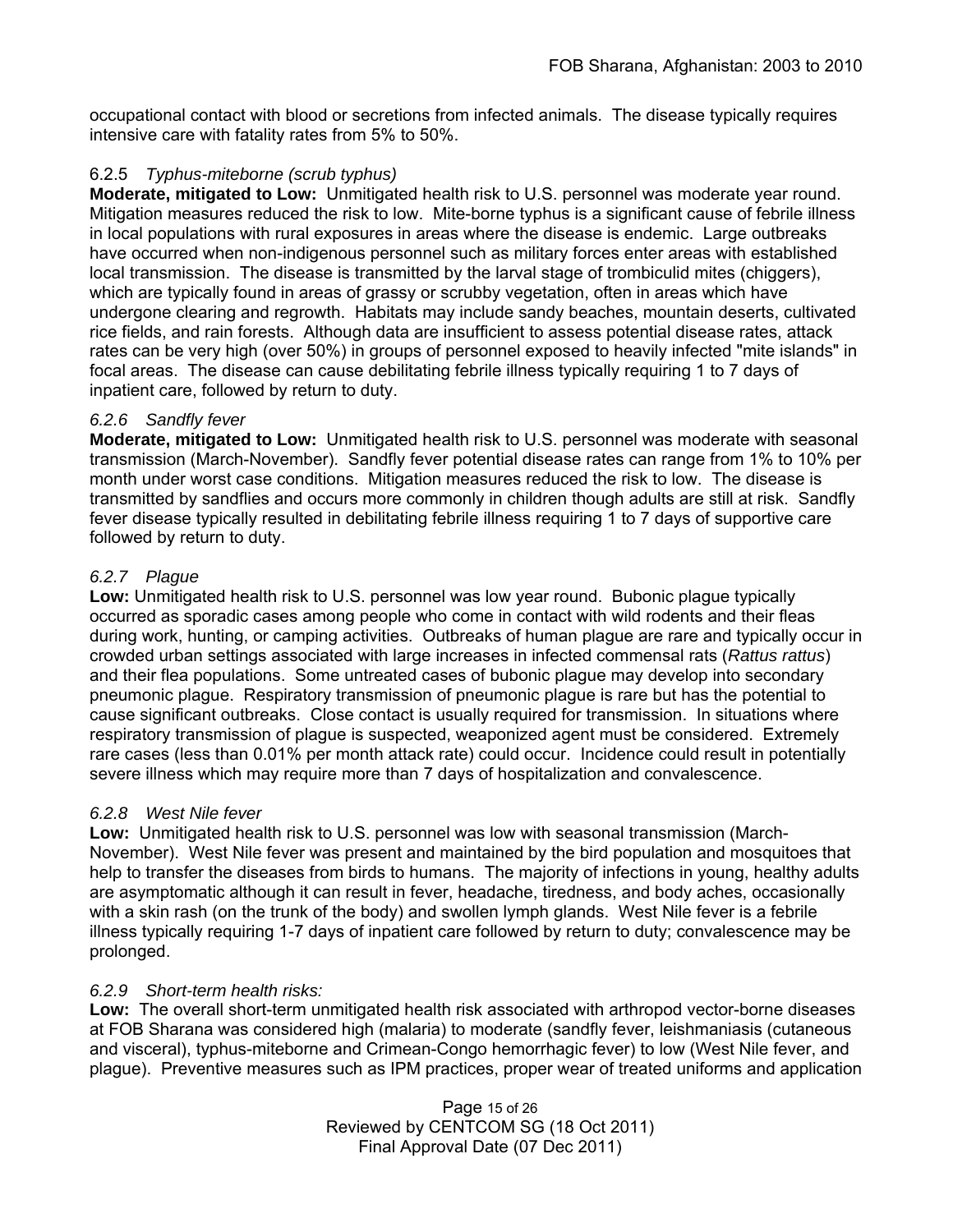of repellent to exposed skin reduced the health risk to low to none for arthropod vector-vector borne diseases. Confidence in the risk estimate was medium (Reference 4, Table 3-6).

## *6.2.10 Long-term health risks:*

**Low:** The long-term unmitigated health risk is moderate for leishmaniasis-visceral (chronic). Risk was reduced to low by proper wear of the uniform and application of repellent to exposed skin. Confidence in the risk estimate is high.

## 6.3 Water Contact Diseases

Operations or activities that involve extensive water contact may result in personnel being temporarily debilitated with leptospirosis in some locations. Leptospirosis health risk typically increases during flooding. In addition, although not specifically assessed in this document, bodies of surface water are likely to be contaminated with human and animal waste. Activities such as wading or swimming may result in exposures to enteric diseases such as diarrhea and hepatitis via incidental ingestion of water. Prolonged water contact also may lead to the development of a variety of potentially debilitating skin conditions such as bacterial or fungal dermatitis. Mitigation strategies were in place and included avoiding water contact and recreational water activities, proper wear of uniform (especially footwear), and protective coverings for cuts/abraded skin.

## *6.3.1 Leptospirosis*

**Moderate, mitigated to Low**: Unmitigated health risk to U.S. personnel was moderate with seasonal transmission (March-November). Leptospirosis is present in Afghanistan but at unknown levels. Human infection occurs through exposure to water or soil contaminated by infected animals and has been associated with wading, and swimming in contaminated, untreated open water.The occurrence of flooding after heavy rainfall facilitates the spread of the organism because, as water saturates the environment, Leptospirosis present in the soil pass directly into surface waters. Leptospirosis can enter the body through cut or abraded skin, mucous membranes, and conjunctivae. Ingestion of contaminated water can also lead to infection. The acute generalized illness associated with infection can mimic other tropical diseases (for example, dengue fever, malaria, and typhus), and common symptoms include fever, chills, myalgia, nausea, diarrhea, cough, and conjunctival suffusion. Manifestations of severe disease can include jaundice, renal failure, hemorrhage, pneumonitis, and hemodynamic collapse. Recreational activities involving extensive water contact may result in personnel being temporarily debilitated with leptospirosis.

### *6.3.2 Short-term health risks:*

**Low:** The overall short-term unmitigated health risk associated with water contact diseases at FOB Sharana was considered moderate (for leptospirosis). Preventive measures such as avoiding water contact and recreational water activities; and protective coverings for cuts/abraded skin reduced the health risk to low to none. Confidence in the risk estimate was medium.

### *6.3.3 Long-term health risks:*

None identified based on available data. Confidence in the risk estimate was medium.

### 6.4 Respiratory Diseases

Although not specifically assessed in this document, deployed U.S. forces may be exposed to a wide variety of common respiratory infections in the local population. These include influenza, pertussis, viral upper respiratory infections, viral and bacterial pneumonia, and others. The U.S. military populations living in close-quarter conditions are at risk for substantial person-to-person spread of

> Page 16 of 26 Reviewed by CENTCOM SG (18 Oct 2011) Final Approval Date (07 Dec 2011)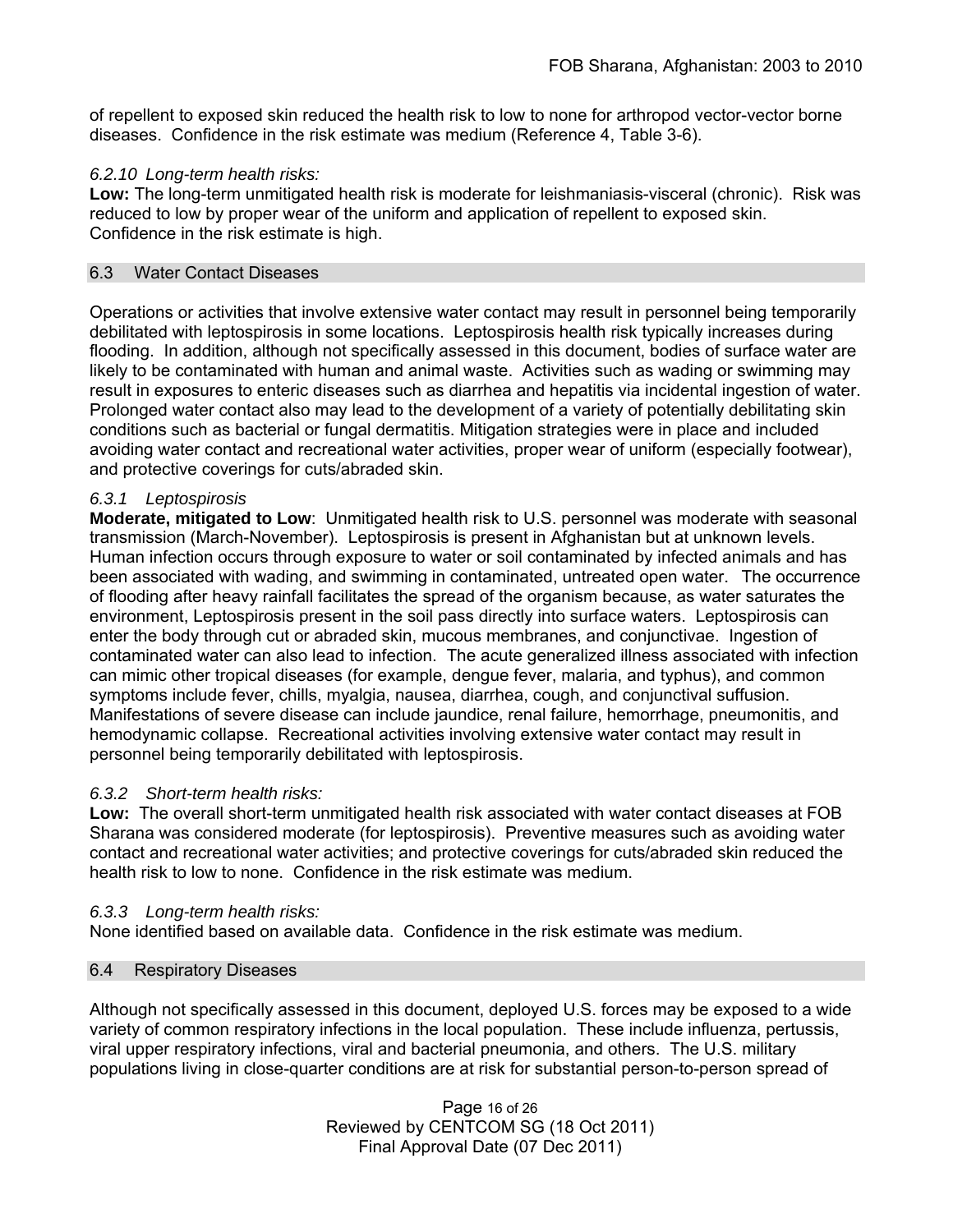respiratory pathogens. Influenza is of particular concern because of its ability to debilitate large numbers of unvaccinated personnel for several days. Mitigation strategies were in place and included routine medical screenings, vaccination, enforcing minimum space allocation in housing units, implementing head-to-toe sleeping in crowded housing units, implementation of proper personal protective equipment (PPE) when necessary for healthcare providers and detention facility personnel. Additional mitigation included active case isolation in negative pressure rooms, where available.

# *6.4.1 Tuberculosis (TB)*

**Moderate, mitigated to Low:** Unmitigated health risk to U.S. personnel was moderate year round. Tuberculosis (TB) is usually transmitted through close and prolonged exposure to an active case of pulmonary or laryngeal TB, but can also occur with incidental contact. The risk of TB in U.S. forces varies with individual exposure. The Army Surgeon General has defined increased risk in deployed Soldiers as indoor exposure to locals or third country nationals of greater than one hour per week in a highly endemic active TB region.

# *6.4.2 Meningococcal meningitis*

**Low:** Unmitigated health risk to U.S. personnel was low year round. Meningococcal meningitis is transmitted from person to person through droplets of respiratory or throat secretions. Risk is comparable to the U.S. among unvaccinated personnel who have close contact with the local population. Close and prolonged contact facilitates the spread of this disease. Meningococcal meningitis is a potentially very severe disease typically requiring intensive care; fatalities may occur in 5-15% of cases.

## *6.4.3 Short-term health risks:*

**Low:** The overall short-term unmitigated health risk associated with respiratory diseases at FOB Sharana was considered moderate (for tuberculosis) to low (for meningococcal meningitis). Preventive measures reduced the health risk to low. Confidence in the risk estimate was medium.

# *6.4.4 Long-term health risks:*

**None identified based on available data.** TB was evaluated as part of the post deployment health assessment (PDHA). A TB skin test was required post-deployment if potentially exposed and was based upon individual service policies.

### 6.5 Animal-Contact Diseases

### *6.5.1 Rabies*

**Moderate, mitigated to Low:** Unmitigated health risk to U.S. personnel was moderate year round. Occurrence in local animals was well above U.S. levels due to the lack of organized control programs. Dogs were the primary reservoir of rabies in Afghanistan, and a frequent source of human exposure. Rabies is transmitted by exposure to the virus-laden saliva of an infected animal, typically through bites, but could occur from scratches contaminated with the saliva. A U.S. Army Soldier stationed in Afghanistan died of rabies on 31 August 2011 (Reference 9). Laboratory results indicated the Soldier was infected from contact with a dog while deployed. Although, the vast majority (>99%) of persons who develop rabies disease will do so within a year after a risk exposure, there have been rare reports of individuals presenting with rabies disease up to six years or more after their last known risk exposure. Mitigation strategies included command emphasis of CENTCOM GO 1B, reduction of animal habitats, active pest management programs, and timely treatment of feral animal scratches/bites.

> Page 17 of 26 Reviewed by CENTCOM SG (18 Oct 2011) Final Approval Date (07 Dec 2011)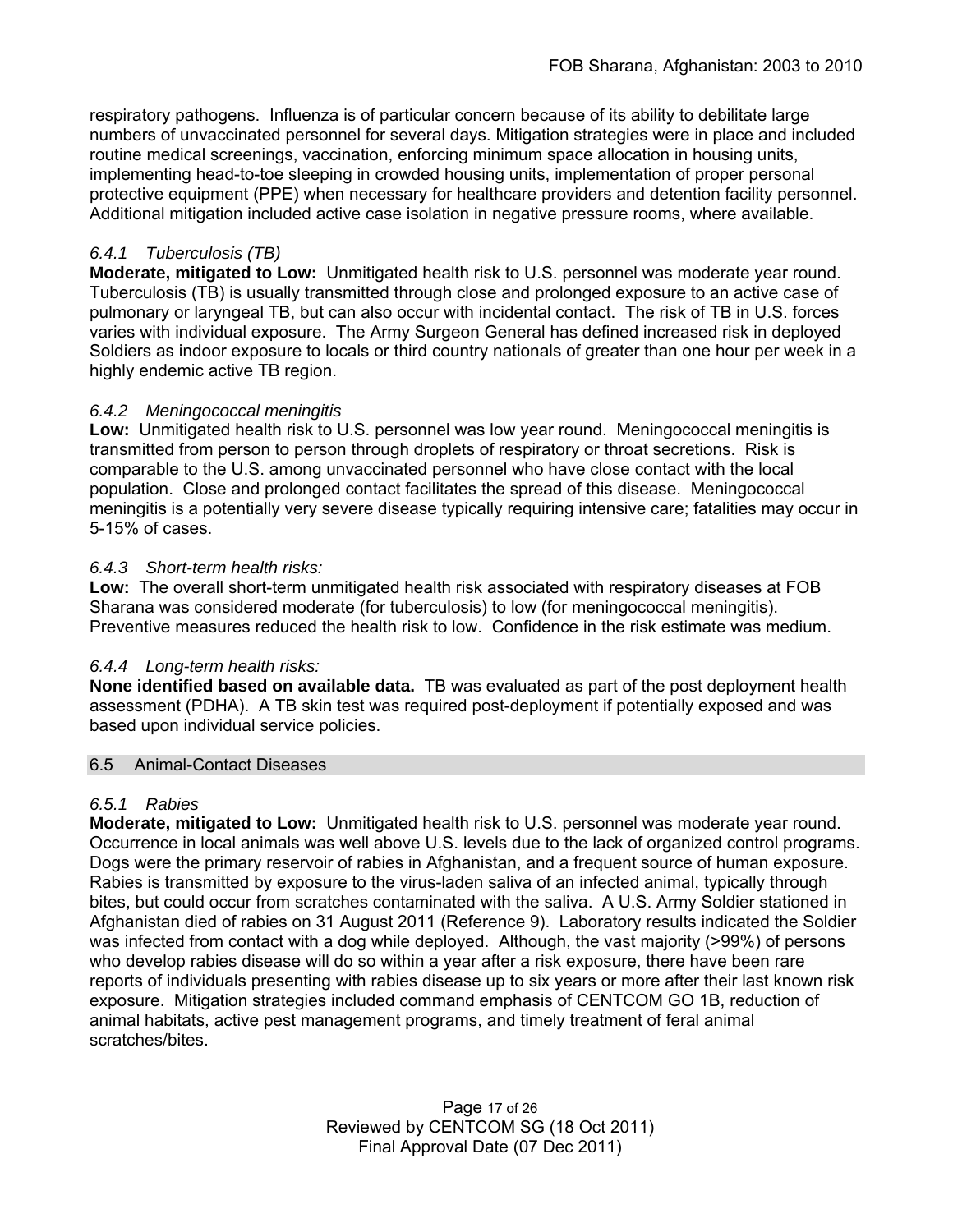# *6.5.2 Q-Fever*

**Moderate, mitigated to Low:** Unmitigated health risk to U.S. personnel was moderate year round. Rare cases were possible among personnel exposed to aerosols from infected animals, with clusters of cases possible in some situations. Significant outbreaks (affecting 1-50 percent) could occur in personnel with heavy exposure to barnyards or other areas where animals are kept. Unpasteurized milk may also transmit infection. The primary route of exposure is respiratory, with an infectious dose as low as a single organism. Q-Fever is a debilitating febrile illness, sometimes presenting as pneumonia, typically requiring 1 to 7 days of inpatient care followed by return to duty. Mitigation strategies include consuming approved food sources, avoidance of animals and farms, dust abatement when working in these areas (wet mop, water sprayed on high volume traffic areas, etc.), and proper PPE for personnel working with animals.

## *6.5.3 Anthrax*

**Low:** Unmitigated health risk to U.S. personnel was low year round. Cutaneous and gastrointestinal anthrax are the most common forms of naturally occurring infection; cutaneous anthrax is transmitted by direct contact with infected animals or carcasses, including hides. Eating undercooked infected meat can result in contracting gastrointestinal anthrax. Pulmonary anthrax is contracted through inhalation of spores and is extremely rare. Cutaneous anthrax typically requires 1 to 7 days of supportive care with subsequent return to duty; gastrointestinal anthrax typically requires hospitalization, and has a high fatality rate if untreated. Mitigation strategies include consuming approved food sources, avoidance of animals and farms, dust abatement when working in these areas (wet mop, water sprayed on high volume traffic areas, etc.), and proper PPE for personnel working with animals, and immunization.

## *6.5.4 H5N1 avian influenza*

**Low:** Unmitigated health risk to U.S. personnel was low year round. Extremely rare cases could occur in U.S. personnel who have close contact with birds or poultry infected with H5N1. H5N1 is a very severe illness. The fatality rate is higher than 50 percent in symptomatic cases. Mitigation strategies include avoidance with birds/poultry and proper cooking temperatures for poultry products.

### *6.5.5 Short-term health risks:*

**Low:** The overall short-term unmitigated health risk associated with animal contact diseases at FOB Sharana was considered moderate (for rabies, Q-fever) to low (for anthrax, H5N1 avian influenza). Preventive measures reduced the health risk to low. Confidence in risk estimate was medium.

### *6.5.6 Long-term health risks:*

**Low:** The long-term risk for rabies is low because the incubation period for rabies can be several years in rare cases.

# **7 Venomous Animal/Insect**

All information was taken directly from the Clinical Toxinology Resources web site from the University of Adelaide, Australia (Reference 10). The species listed below have home ranges that overlap the location of FOB Sharana, and may present a health risk if they are encountered by personnel.

### 7.1 Spiders

 *Latrodectus dahlia* (widow spider): Severe envenoming possible, potentially lethal. However, venom effects are mostly minor and even significant envenoming is unlikely to be lethal.

> Page 18 of 26 Reviewed by CENTCOM SG (18 Oct 2011) Final Approval Date (07 Dec 2011)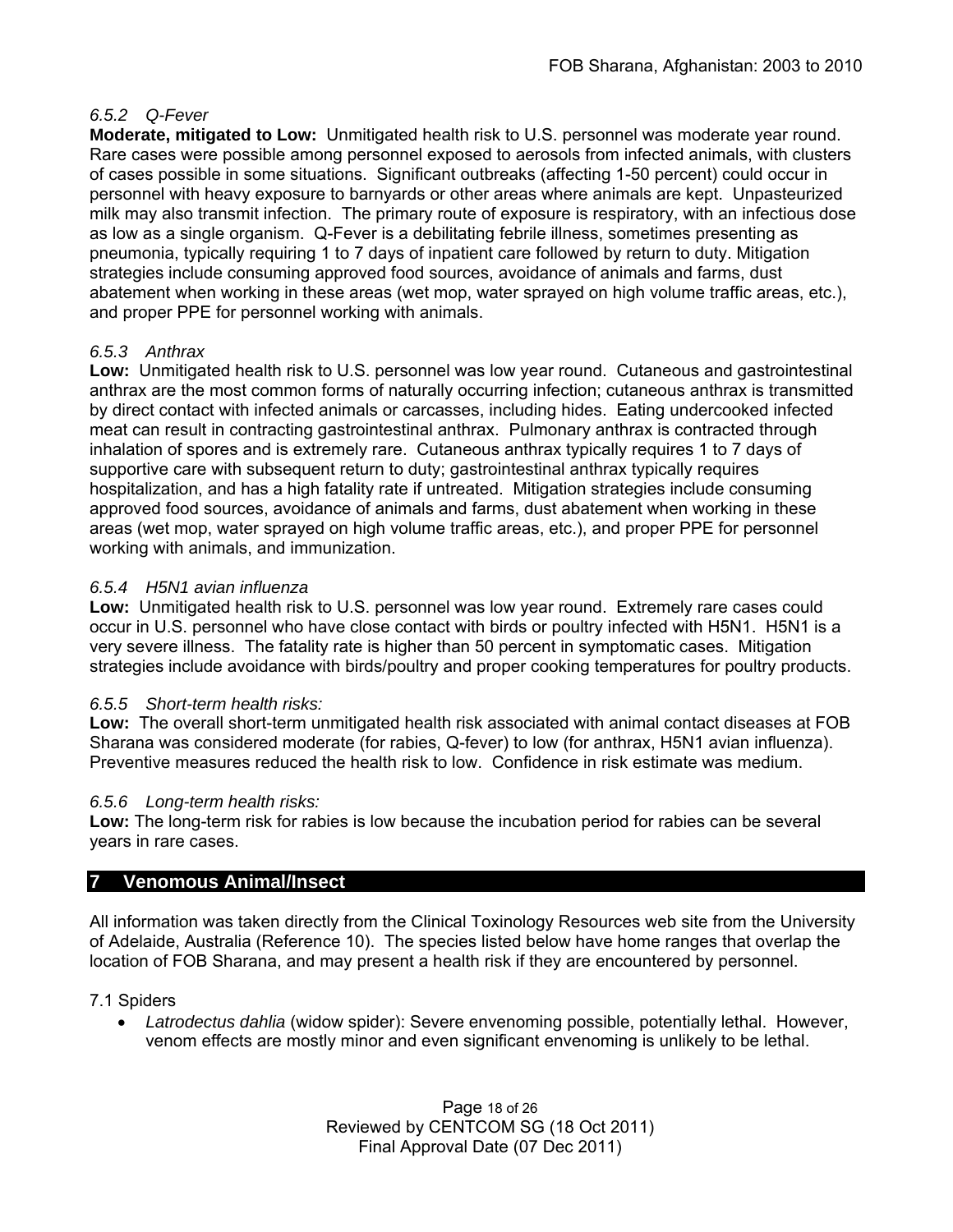## 7.2 Scorpions

- *Androctonus afghanus, Androctonus amoreuxi,* and *Androctonus baluchicus*: Severe envenoming possible, potentially lethal. Severe envenoming may produce direct or indirect cardio toxicity, with cardiac arrhythmias, cardiac failure. Hypovolaemic hypotension possible in severe cases due to fluid loss through vomiting and sweating.
- *Afghanobuthus nuamanni, Buthacus striffleri*, *Compsobuthus afghanus*, *Compsobuthus rugosulus, Compsobuthus tofti, Mesobuthus caucasicus, Mesobuthus eupeus, Mesobuthus macmahoni, Orthochirus afghanus, Orthochirus bicolor, Orthochirus danielleae*, *Orthochirus erardi*, *Orthochirus heratensis, Orthochirus. Jalalabadensis, Orthochirus monody, Orthochirus pallidus, Orthochirus samrchelsis*, *Orthochirus scrobiculosus,* and *Sassanidotus gracilis*: There are a number of dangerous Buthid scorpions, but there are also some known to cause minimal effects only. Without clinical data it is unclear where these species fit within that spectrum.
- *Hottentotta alticola*, and *Hottentotta saulcyi*: Moderate envenoming possible but unlikely to prove lethal. Stings by these scorpions are likely to cause only short lived local effects, such as pain, without systemic effects.
- *Scorpiops afghanus, Scorpiops lindbergi:* Mild envenoming only, not likely to prove lethal. Stings by these scorpions are likely to cause only short lived local effects, such as pain, without systemic effects.

# 7.3 Snakes

- *Boiga trigonata* (Common Cat Snake), and *Telescopus rhinopoma* (leopard viper): Unlikely to cause significant envenoming; Bites by these rear fanged Colubrid snakes are rarely reported. They are likely to cause minimal to moderate local effects and no systemic effects.
- *Echis multisquamatus* (central Asian saw-scaled viper), *Echis sochureki* (Sochurek's sawscaled viper), *Gloydius halys* (Haly's Pit Viper): Severe envenoming possible, potentially lethal. Bites may cause moderate to severe coagulopathy and haemorrhagins causing extensive bleeding.
- *Eristocophis mcmahoni* (McMahon's Viper): Severe envenoming possible, potentially lethal. Mild to Moderate neurotoxic effects may occur.
- *Hemorrhis ravergieri* (mountain racer), *Psammophis leithii*, and *Psammophis lineolatus* (Teer snake): Unlikely to cause significant envenoming. Bites require symptomatic treatment only.
- *Macrovipera lebetina obtuse* (Levantine Viper), *and Macrovipera lebetina turanica* (Levantine Viper): Severe envenoming possible, potentially lethal. Bites may cause mild to severe local effects, shock & coagulopathy.
- *Naja oxiana* (Oxus cobra): Severe envenoming possible, potentially lethal. Bites can cause systemic effects, principally flaccid paralysis.
- *Platyceps rhodorachis* (Jan's desert racer): Mild envenoming only, not likely to prove lethal. Requires symptomatic treatment only.

Page 19 of 26 Reviewed by CENTCOM SG (18 Oct 2011) Final Approval Date (07 Dec 2011)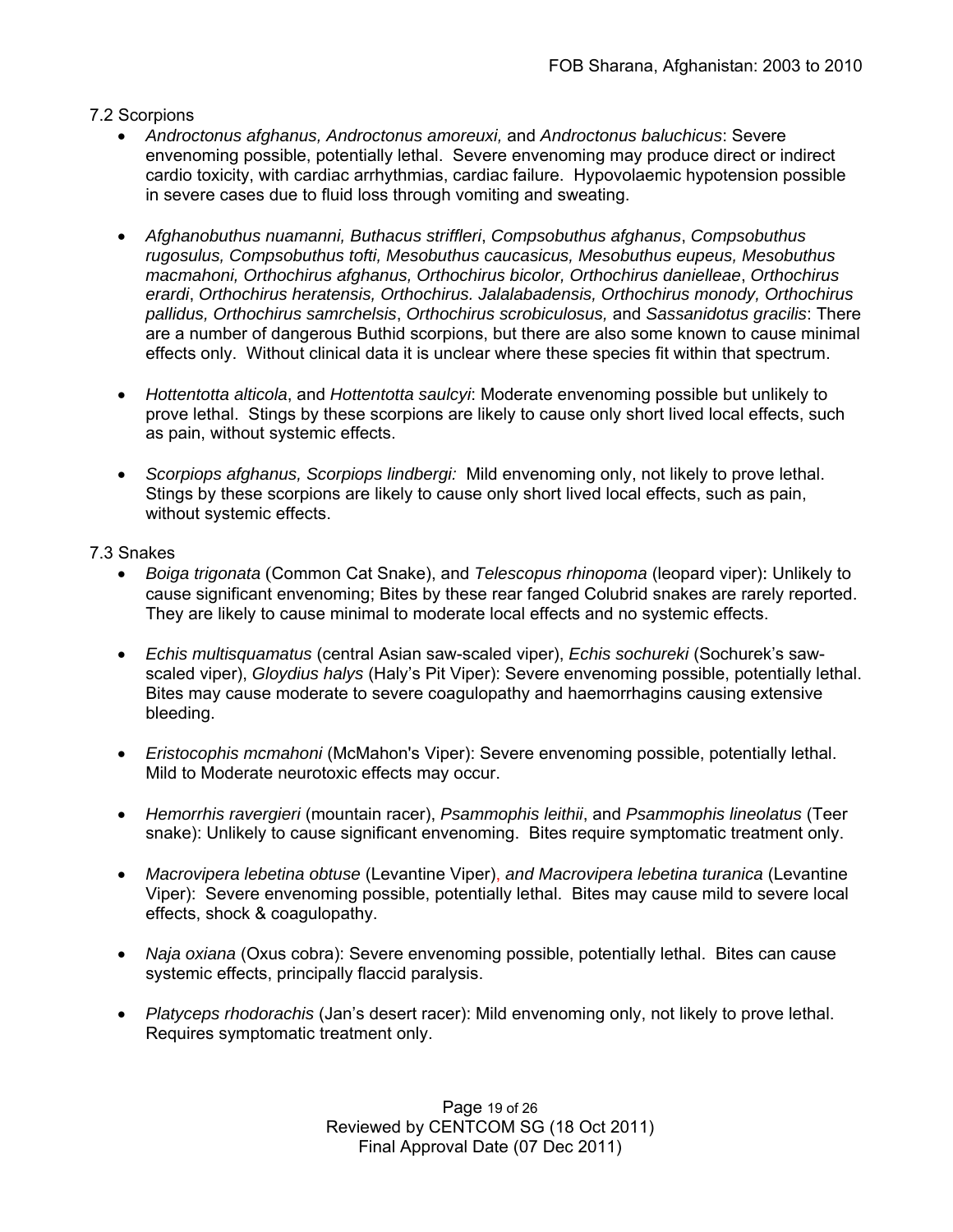*7.4* Short-term health risk:

**Low:** If encountered, effects of venom vary with species from mild localized swelling (e.g. widow spider) to potentially lethal effects (e.g., Haly's Pit Viper). See effects of venom above. Mitigation strategies included avoiding contact, proper wear of uniform (especially footwear), and timely medical treatment. Confidence in the health risk estimate is low (Reference 4, Table 3-6).

7.5 Long-term health risk: **None identified.** 

# **8 Heat/Cold Stress**

FOB Sharana is located at 2141 m (approximately 7000 ft.) above sea level. Precipitation is concentrated in the winter (snow) and spring months. Summers are long and hot (temperatures range from 58 to 90 °F) but have very low humidity. Fall (October and November) is warm and dry. Winters are cold but short, lasting from December to March (temperature range: 19-40 °F). The mean annual average precipitation for the region is 13.9 inches, with the majority of the recorded precipitation occurring February through April. Heat stress/injuries and cold stress/injuries are largely dependent on operational and individual factors instead of environmental factors alone (Reference 10).

#### 8.1 Heat

### *8.1.1 Short-term health risk:*

**Moderate.** The short-term risk of heat injury is high in unacclimated personnel. Risk is reduced to moderate through preventive measures such as work/rest cycles, proper hydration and nutrition, and monitoring Wet Bulb Glove Temperature (WBGT) (Reference 4, Table 3-6).

### *8.1.2 Long-term health risks:*

**Low**. The long-term risk is low. However, the risk may be greater to certain susceptible persons– those older (i.e., greater than 45 years), in lesser physical shape, or with underlying medical/health conditions. Long-term health implications from heat injuries are rare but can occur–especially from more serious heat injuries such as heat stroke.It is possible that high heat in conjunction with various chemical exposures can increase long-term health risks, though specific scientific evidence is not conclusive. Confidence in these risk estimates is medium (Reference 4, Table 3-6).

#### 8.2 Cold

*Short-term and Long-term health risks:* **Low.** The risk of cold injury was low. Confidence in this risk estimate was medium.

### **9 Noise**

#### 9.1 Continuous:

A generator farm is located on the south side of the FOB, near the end of the runway and a mile away from the billeting structures. There are several stand-alone generators located throughout FOB Sharana. There are also helicopters, small cargo aircrafts and year round construction that contribute to noise levels.

> Page 20 of 26 Reviewed by CENTCOM SG (18 Oct 2011) Final Approval Date (07 Dec 2011)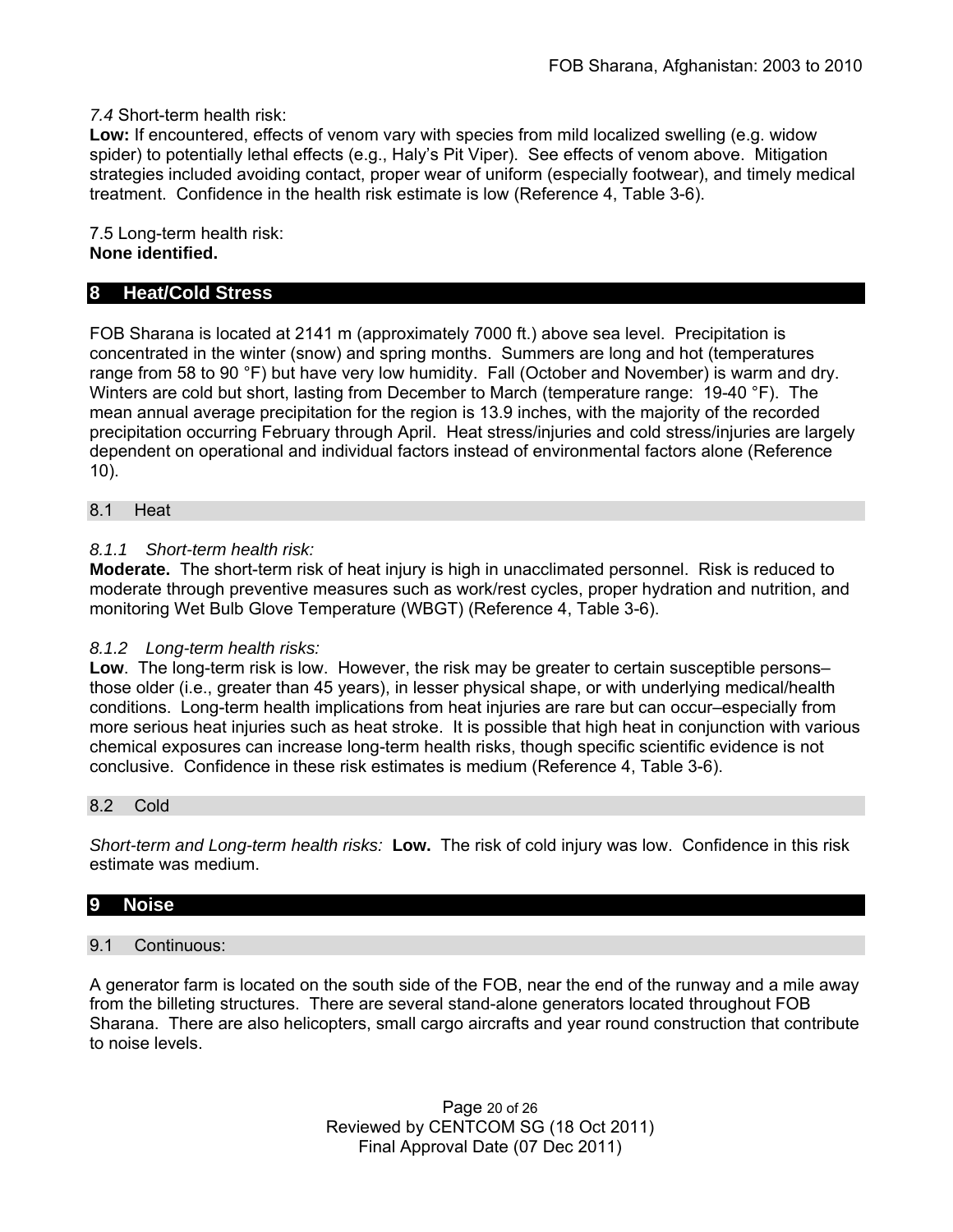*Short-term and Long-term risks*: **Low**. The unmitigated health risk was high for individuals working near major noise sources without proper hearing protection. Risk was reduced to low through use of proper hearing protection. Confidence in risk estimate was medium.

#### 9.2 Impulse:

No specific hazards were documented in DOEHRS or MESL data portals from 2003 through 2010.

# **10 Other Unique Occupational Hazards**

### 10.1 Potential environmental contamination sources

DoD personnel are exposed to various chemical, physical, ergonomic, and biological hazards in the course of performing their mission. These types of hazards depend on the mission of the unit and the operations and tasks which the personnel are required to perform to complete their mission. The health risk associated with these hazards depends on a number of elements including what materials are used, how long the exposures last, what is done to the material, the environment where the task or operation is performed, and what controls are used. The hazards can include exposures to heavy metal particulates (e.g. lead, cadmium, manganese, chromium, and iron oxide), solvents, fuels, oils, and gases (e.g. carbon monoxide, carbon dioxide, oxides of nitrogen, and oxides of sulfur). Most of these exposures occur when performing maintenance task such as painting, grinding, welding, engine repair, or movement through contaminated areas. Exposures to these occupational hazards can occur through inhalation (air), skin contact, or ingestion; however exposures through air are generally associated with the highest health risk.

### 10.2 Fuel/Petroleum Products/Industrial Chemical Spills

An environmental conditions report completed in February 2009 by the US Army Corps of Engineers and the US Air Force identified several fuel spills at FOB Sharana. The largest fuel spill occurred at the Fuel Point on 31 January 2009. About 1200 gallons of JP-8 was released from an over-filled fuel bladder. Remediation consisted of applying clean soil to soak up the fuel and excavation of contaminated soil and gravel to the former wastewater lagoon area where it was treated. Contaminated soil in excess of 2-ft deep was left in place under the bag farm's secondary containment walls to avoid structural compromise.

The second largest spill occurred on 28 January 2009, when a contracted AN-28 cargo plane crashed near the runway. At least 600 gallons of fuel leaked from the center and starboard wing tanks during and after impact. Clayey soil was scraped and bulldozed down to a small dry gulley, and pushed downstream. Remediation consisted of excavation of contaminated soil to the former sewage lagoon where it was treated

Two spills at the Fuel Point's Jingle Truck fuel transfer area were excavated to a depth of 3 ft. The contaminated soil was removed and taken to the burn pit for thermal treatment.

**Short-term and Long-term risks: Low**. The large spills at the fuel point and airfield were remediated, but some contaminated soils remain. Confidence in this risk estimate is medium.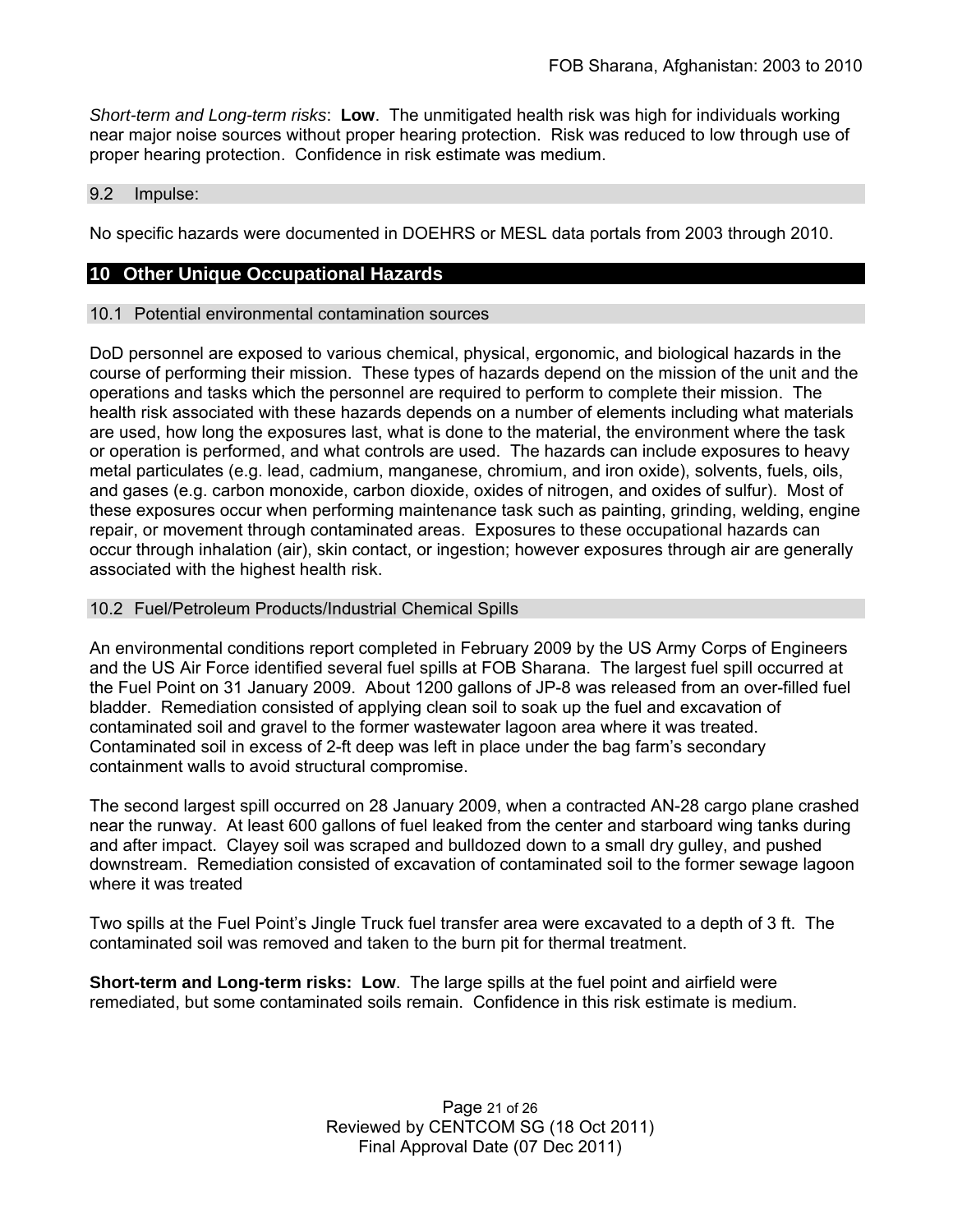### 10.3 Pesticides/Pest Control

Several reports for food and general sanitation documented issues with flies, rodents, mosquitoes and possible ticks and fleas from feral dogs and cats. Personnel do not employ individual vector controls such as wearing clothing that have been pre-treated with insect repellent, applying a topical insect repellent to skin, using bed nets, or taking prescribed chemoprophylasix (for Malaria). Pretreated uniforms are standard issue.

A search of the DOD OEHS Data Portal for FOB Sharana identified two Pest Management Reports, dated November 2006 and January 2007. There were no reports that indicated accidents, misuse, misapplication or other hazards associated with pesticides use. Chemical pesticides used at FOB Sharana include:

- Rodenticides: Bromadialone, brodifacoum
- Insecticides: Methomyl

*Short-term and long-term risks*: **Low**. Confidence in this risk estimate is low to medium.

### 10.4 Waste Sites/Waste Disposal

### *10.4.1 Hazardous and Non-hazardous Waste*

The 2009 environmental conditions report identified incompatibly stored hazardous and nonhazardous wastes in a Connex on FOB Sharana in December 2008. The potential for similar situations elsewhere on the FOB is high (other collections of drums were identified on the FOB). The Connex containing the incompatible HazMat had no secondary containment, but the spent oil filters were in UN-approved steel drums. The materials were safely removed from the Connex. Nonhazardous materials (41 empty cylinders) were placed back into the Connex. Hazardous materials (wet cell batteries, communication equipment batteries, spent fuel, and oil filters) and the 161 drums of various non-hazardous material scattered throughout the FOB was transported to KBR's HazMat facility at Bagram Air Field (BAF), Afghanistan.

Two regulated medical waste (RMW) incinerators were assembled in June 2010 and at least one is operational as of 2011. Pre-RMW incinerators, RMW was red-bagged and stockpiled in a designated Connex awaiting incineration.

*Short-term and Long-term health risks:* **Low**. Confidence in the risk estimate is medium.

### *10.4.2 Solid Waste Management*

Three documents (an Environmental Conditions Report and two Field Sanitation Assessments) identified solid waste management issues. Information was collected 30 August 2004 through 6 February 2009 (the dates encompassed by reports available for LSA Adder on the DOEHS Portal). Issues included lids not being replaced on trashcans and litter strewn about the camps; dumpsters not kept closed; and food waste receptacles not being emptied or cleaned on a regular basis. A large debris pile provides harborage for feral dogs and cats, and UXO is occasionally identified at the burn pit. Waste is disposed of using a five-bay burn pit facility.

*Short-term health risk:* **Moderate**. Improper solid waste storage is a moderate health risk. An outbreak of disease could temporarily impact the mission.

> Page 22 of 26 Reviewed by CENTCOM SG (18 Oct 2011) Final Approval Date (07 Dec 2011)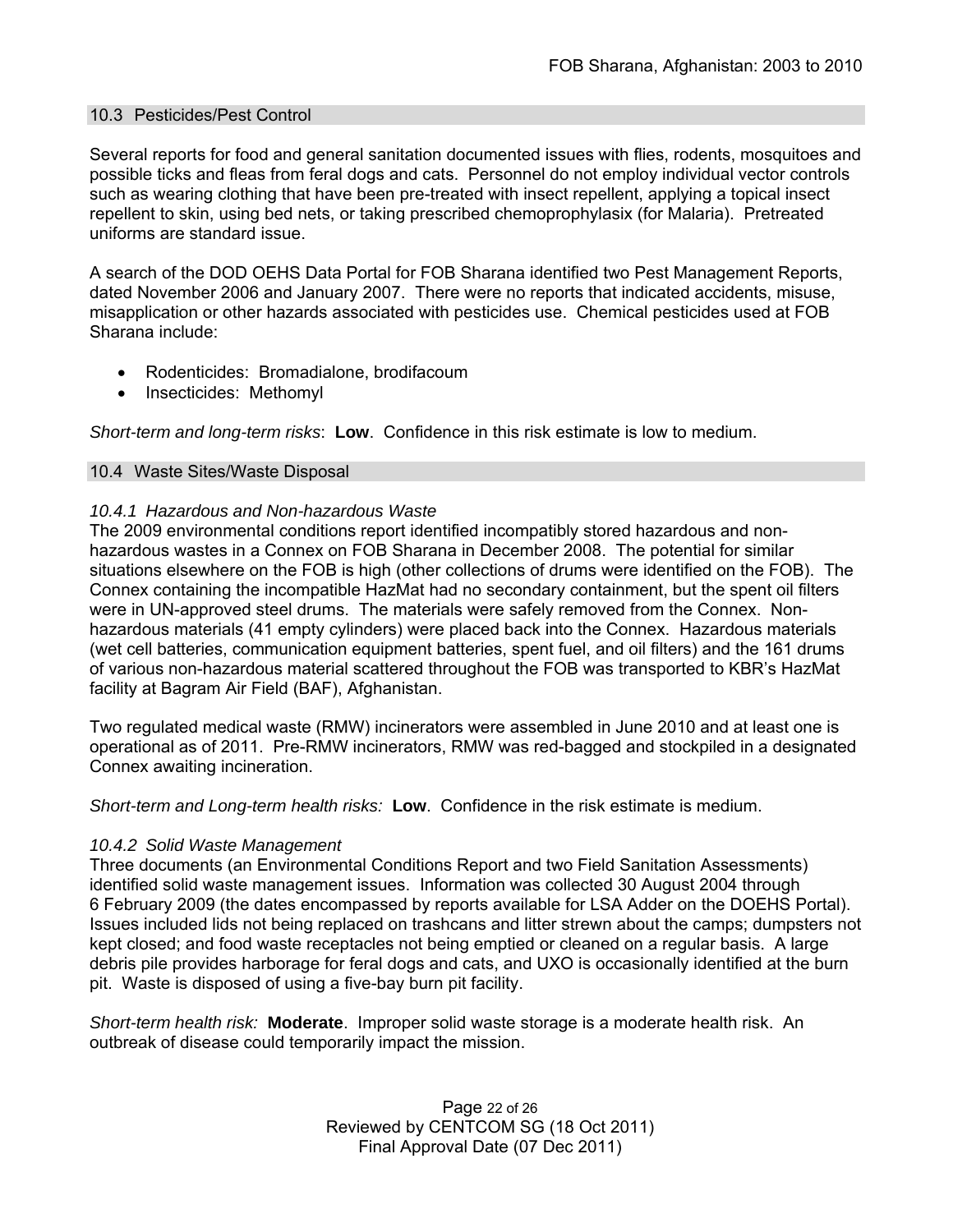*Long-term health risk*: Improper solid waste storage is a low health risk. The overall risk estimate for solid waste management is moderate.

#### 10.5 General and Field Sanitation

Several reports and databases were assessed for waste collection/storage; latrine, shower and laundry facilities; hand washing stations; sanitary practices in barber/beauty shops and gymnasiums; living accommodations and report vector/pest problems. A total of nine base camp assessments from August 2002 through July 2005 characterized overall sanitation conditions at three distinct communities occupying FOB Sharana.

Sanitation concerns that can affect or potentially affect personnel stationed at FOB Sharana included documentation of raw sewage from latrines; consumption of non-potable water from wells, local municipalities, or surface reservoirs (streams, rivers, lakes); unsatisfactory waste management operations and free standing water; sanitation team or the FOB engineering support element not implementing local pest control activities; feral dogs and cats migrating onto FOB and/or are allowed to breed on the FOB and poor sanitation at the barber/beauty shop (does not wash and sanitize scissors), and gym (gym equipment not disinfected and sanitized).

*Short-term health risk*: Low risk with the potential of diarrheal disease.

*Long-term health risk*: None identified based on available data.

The overall risk estimate is low.

#### 10.6 Lead- based Paint

No specific hazards were documented in DOEHRS or MESL data portals from the 2003 through 2010 timeframe.

#### 10.7 Asbestos

No specific hazards were documented in DOEHRS or MESL data portals from the 2003 through 2010 timeframe.

#### 10.8 Burn Pits

Burn pits at FOB Sharana have been used since it was first occupied to dispose of municipal solid waste, debris, etc. FOB Sharana currently operates a five-bay burn pit facility located in the northeast part of the FOB near the Helicopter Landing Zone (HLZ). There is a DOD ran HLZ, a contractor ran HLZ, fire station and a few guard towers near the burn pit. There are burn barrels on FOB Sharana located between 15 and 20 feet from the living quarters, gym and the forward surgical team. Prevailing wind directions (East and Southeast) bring smoke and fumes over the FOB from the burn pit.

The consolidated epidemiological and environmental sampling and studies on burn pits that have been conducted as of the date of this publication have been unable to determine whether an association does or does not exist between exposures to emissions from the burn pits and long-term health effects (Reference 11). The Institute of Medicine committee's (Reference 11) review of the literature and the data suggests that service in Iraq or Afghanistan (i.e., a broader consideration of air

> Page 23 of 26 Reviewed by CENTCOM SG (18 Oct 2011) Final Approval Date (07 Dec 2011)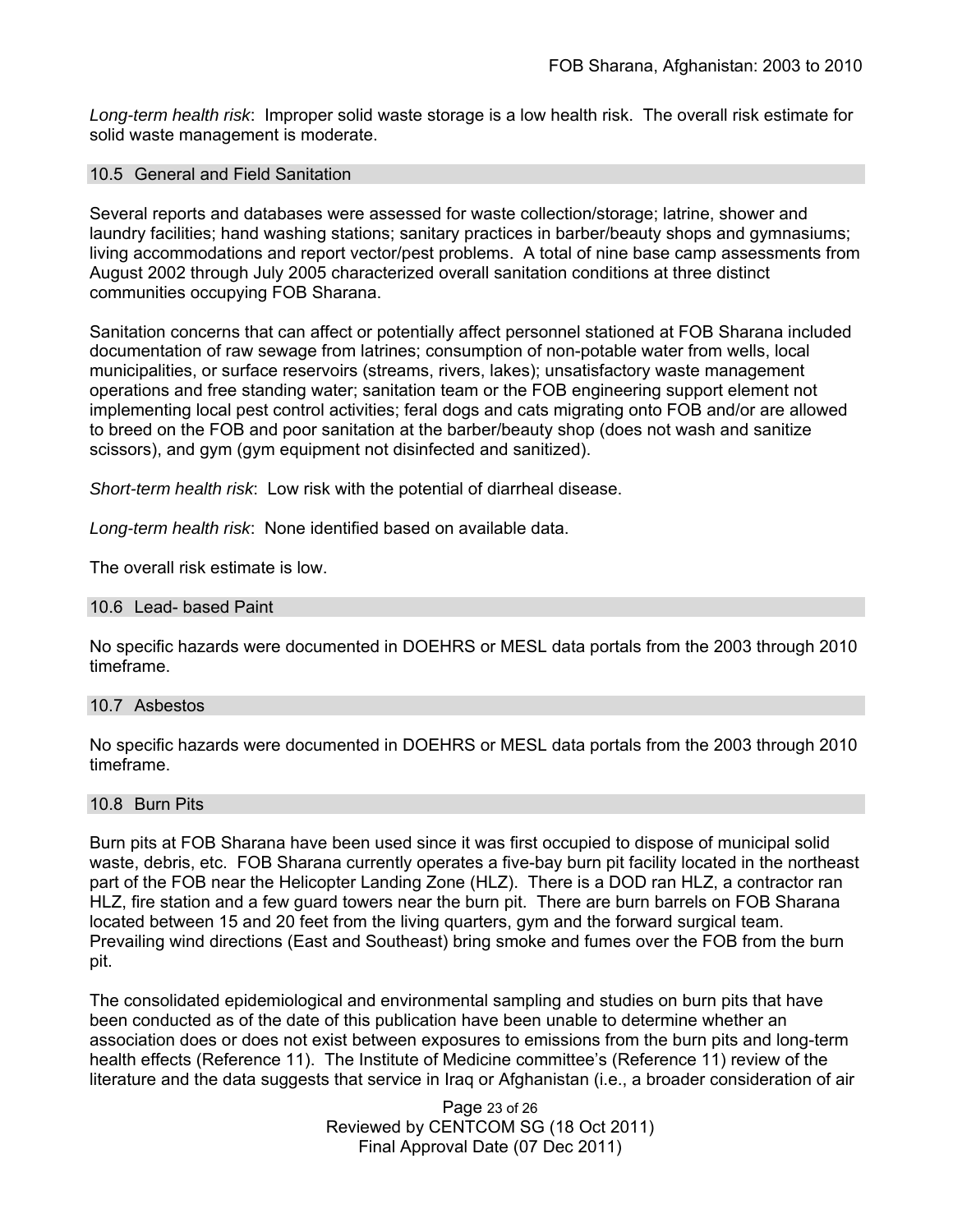pollution than exposure only to burn pit emissions) may be associated with long-term health effects, particularly in susceptible (e.g., those who have asthma) or highly exposed subpopulations, such as those who worked at the burn pit. Such health effects would be due mainly to high ambient concentrations of PM from both natural and anthropogenic sources, including military sources. If that broader exposure to air pollution turns out to be relevant, potentially related health effects of concern are respiratory and cardiovascular effects and cancer. Susceptibility to the PM health effects could be exacerbated by other exposures, such as stress, smoking, local climatic conditions, and co-exposures to other chemicals that affect the same biologic or chemical processes. Individually, the chemicals measured at burn pit sites in the study were generally below concentrations of health concern for general populations in the United States. However, the possibility of exposure to mixtures of the chemicals raises the potential for health outcomes associated with cumulative exposure to combinations of the constituents of burn pit emissions and emissions from other sources.

The following two sections reflect deployment OEHS sampling for particulate matter in relation to FOB Sharana burn pits.

*10.8.1 Particulate Matter, 10 microns (PM10)* 

## *10.8.2 Exposure Guidelines:*

Short-term (24-hour) PM<sub>10</sub> MEGs ( $\mu$ g/m<sup>3</sup>):<br>• Negligible MEG = 250 ): Long-term (1-year)  $PM_{10}$  MEG ( $\mu$ g/m<sup>3</sup>):

- 
- Marginal MEG = 420
- Critical MEG = 600

## 10.8.2.1 Sample data/Note:

There were five 24-hour  $PM_{10}$  samples taken near the burn pit. The samples' concentrations range was 120 to 682 μg/m<sup>3</sup> with an average concentration of 292 μg/m<sup>3</sup>. Due to the limited number of samples taken near the burn pits, a risk assessment could not be conducted.

Short-term and long-term health risks: Not enough data to evaluate a short-term or long-term health risk.

*10.8.3 Particulate Matter, less than 2.5 microns (PM2.5)* 

### *10.8.4 Exposure Guidelines:*

Short-term (24-hour)  $PM_{2.5}$  MEGs ( $\mu$ g/m<sup>3</sup>):

- Negligible MEG = 65 Negligible MEG = 15
- Marginal MEG = 250 Mariginal MEG = 65
- ): Long-term (1-year)  $PM<sub>2.5</sub> MEGs (µg/m<sup>3</sup>)$ :

 $\cdot$  Not defined and not available.

- 
- 

• Critical MEG = 500

There was only one 24-hour  $PM_{2.5}$  sample taken near the burn pit. The sample concentration was 33  $\mu$ g/m<sup>3</sup>. Due to the limited number of samples taken near the burn pits, a risk assessment could not be conducted.

Short-term and long-term health risks: Not enough data to evaluate a short-term or long-term health risk.

> Page 24 of 26 Reviewed by CENTCOM SG (18 Oct 2011) Final Approval Date (07 Dec 2011)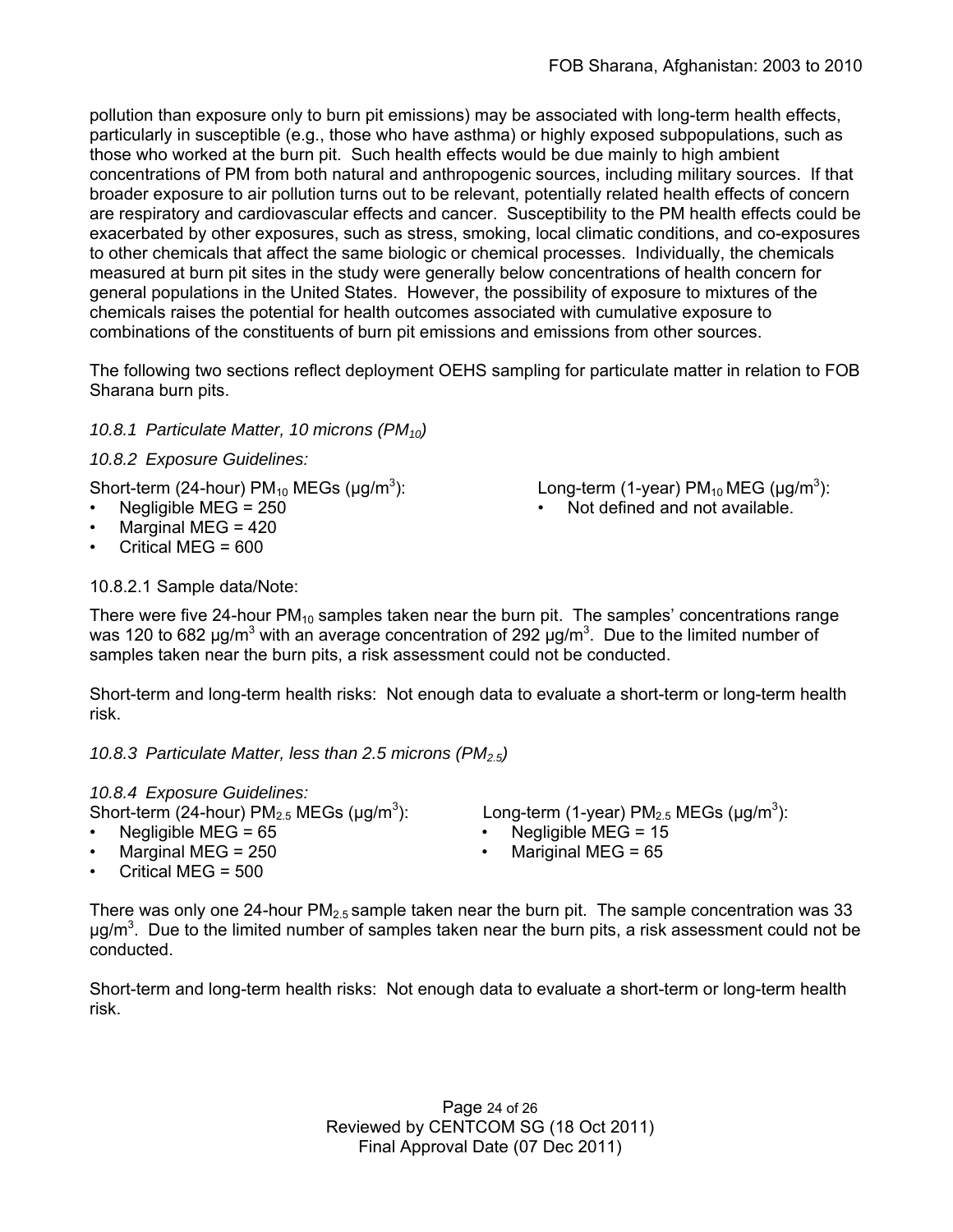### **11 References2**

 $\overline{a}$ 

- 1. Defense Occupational and Environmental Health Readiness System (referred to as the DOEHRS- EH database) at https://doehrs-ih.csd.disa.mil/Doehrs/. Department of Defense Instruction 6490.03, *Deployment Health*, 2006.
- 2. DoDI 6055.05, Occupational and Environmental Health, 2008.
- 3. Joint Staff Memorandum (MCM) 0028-07, Procedures for Deployment Health Surveillance, 2007.
- 4. USAPHC TG230, June 2010 Revision, Final Environmental Health Risk Assessment and Chemical Exposure Guidelines for Deployed Military Personnel TG230.
- 5. USACE. Final Task Force Castle Environmental Conditions Report FOB Sharana, Afghanistan, 6 February 2009.
- 6. DOD MESL Data Portal: https://mesl.apgea.army.mil/mesl/. Some of the data and reports used may be sensitive or otherwise have some restricted distribution.
- 7. Modification 11 to United States Central Command Individual Protection and Individual Unit Deployment Policy, 2 December 2011.
- 8. CDC. 2012. Morbidity and Mortality Weekly Report. Imported Human Rabies in a U.S. Army Soldier. May 4, 2012. 61(17); 302-305.
- 9. Clinical Toxinology Resources: http://www.toxinology.com/. University of Adelaide, Australia.
- 10. Goldman RF. 2001. Introduction to heat-related problems in military operations. In: Textbook of military medicine: medical aspects of harsh environments Vol. 1, Pandolf KB, and Burr RE (Eds.), Office of the Surgeon General, Department of the Army, Washington DC.
- 11. IOM (Institute of Medicine). 2011. Long-term health consequences of exposure to burn pits in Iraq and Afghanistan. Washington, DC: The National Academies Press.

Page 25 of 26 Reviewed by CENTCOM SG (18 Oct 2011) Final Approval Date (07 Dec 2011)

 $2$  NOTE. The data are currently assessed using the TG230 Final. The general method involves an initial review of the data which eliminates all chemical substances not detected above 1-yr negligible MEG. Those substances screened out are not considered acute or chronic health hazards so are not assessed further. For remaining substances, acute and chronic health effects are evaluated separately for air and water (soil is only evaluated for long-term risk). This is performed by deriving separate short-term and long-term population exposure level estimates (referred to as population exposure point concentrations (PEPC) that are compared to MEGs derived for similar exposure durations. If less than or equal to negligible MEG the risk is Low. If levels are higher than negligible then there is a chemical-specific toxicity and exposure evaluation by appropriate SMEs, which includes comparison to any available marginal, critical or catastrophic MEGs. For drinking water, 15 L/day MEGs are used for the screening while site specific 5-15 L/day are used for more detailed assessment. For nondrinking water (such as that used for personal hygiene or cooking), the 'consumption rate' is limited to 2 L/day (similar to the EPA) which is derived by multiplying the 5 L/day MEG by a factor of 2.5 to conservatively assess non-drinking uses of water.